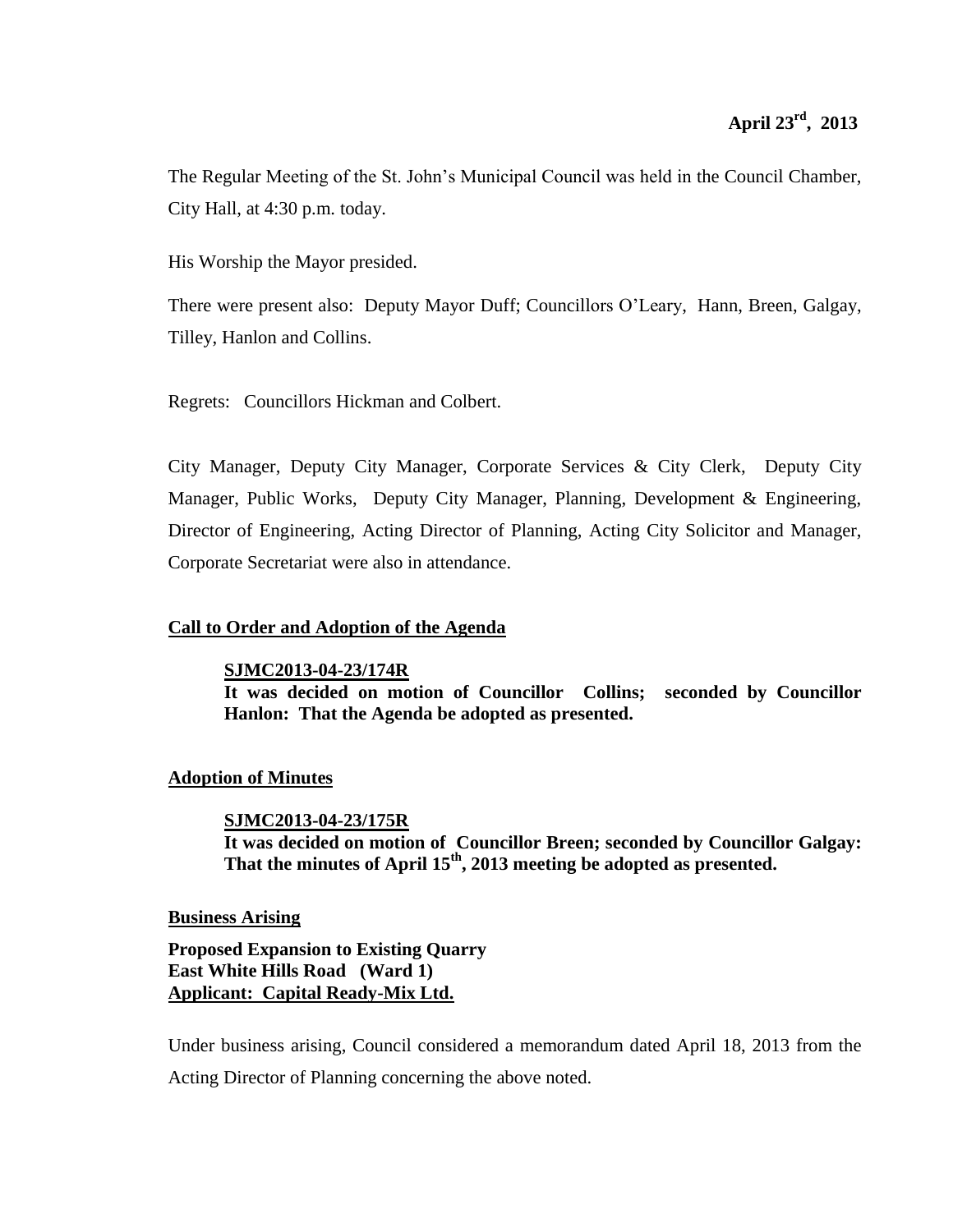

#### **SJMC2013-04-23/176R**

**It was moved by Councillor Hann; seconded by Councillor Hanlon: That the following Resolutions for St. John's Municipal Plan Amendment Number 113, 2013 and St. John's Development Regulations Amendment Number 567, 2013 which will be referred to the Department of Municipal Affairs for review and consideration of a Regional Plan amendment; be adopted, and further that the following St. John's Development Regulations Amendment Number 568, 2013 be adopted, which will be referred to the Department of Municipal Affairs for Provincial registration.**

# **RESOLUTION ST. JOHN'S MUNICIPAL PLAN AMENDMENT NUMBER 113, 2013**

**WHEREAS** the City of St. John's wishes to allow the development of property in the area of East White Hills Road in order to permit the expansion of existing quarry operations.

**BE IT THEREFORE RESOLVED** that the City of St. John's hereby adopts the following map amendment to the St. John's Municipal Plan in accordance with the provisions of the Urban and Rural Planning Act.

**Redesignate land in the area of East White Hills Road from the Rural Land Use District to the Industrial Land Use District as shown on Map III-1A attached.**

**BE IT FURTHER RESOLVED** that the City of St. John's requests the Minister of Municipal Affairs to register the proposed amendment in accordance with the requirements of the Urban and Rural Planning Act, 2000.

**IN WITNESS THEREOF** the Seal of the City of St. John's has been hereunto affixed and this Resolution has been signed by the Mayor

and the City Clerk on behalf of Council this

**\_\_\_\_\_\_\_\_\_\_\_\_\_\_\_\_\_\_\_\_\_\_\_\_\_\_\_\_\_\_**

**\_\_\_\_\_\_\_\_\_\_\_\_\_\_\_\_\_\_\_\_\_\_\_\_\_\_\_\_\_\_** 

23rd day of April, **2013**.

I hereby certify that this Amendment has been prepared in accordance with the Urban and Rural Planning Act, 2000.

**Mayor**

**City Clerk**

**Provincial Registration**

\_\_\_\_\_\_\_\_\_\_\_\_\_\_\_\_\_\_\_\_\_\_\_\_\_\_\_\_\_\_\_\_\_\_\_\_\_\_\_\_\_\_\_\_\_\_\_\_\_\_\_ **MCIP**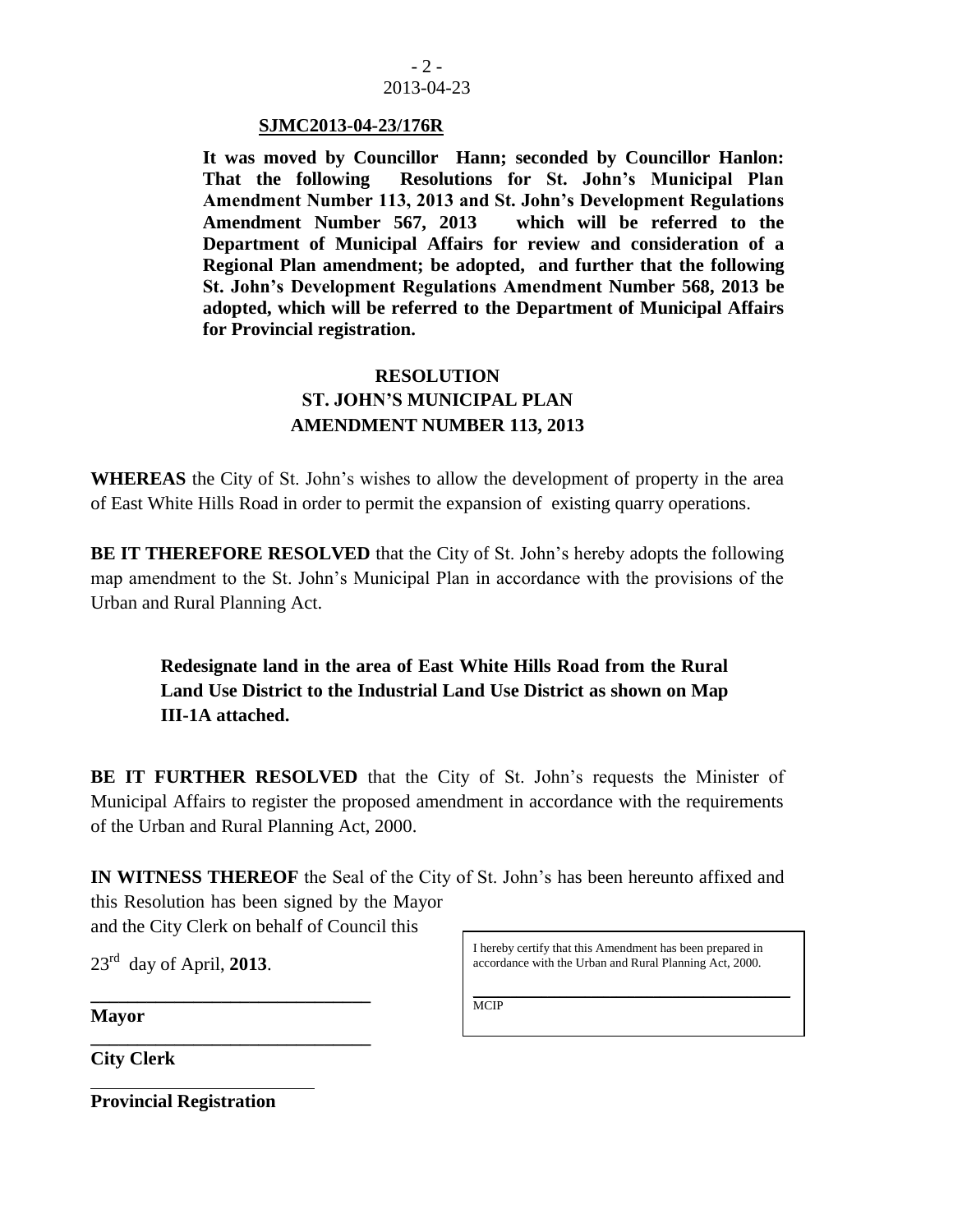- 3 - 2013-04-23

| Ω<br><b>RES</b><br>EAST WATER<br><b>RMD</b><br><b>RMD</b><br>RMD                                                          | $\mathsf R$                                                                      |
|---------------------------------------------------------------------------------------------------------------------------|----------------------------------------------------------------------------------|
| <b>CITY OF ST. JOHN'S</b>                                                                                                 | 2011 03 28 SCALE: 1:7500                                                         |
| <b>MUNICIPAL PLAN</b>                                                                                                     | CITY OF ST. JOHN'S<br>DEPARTMENT OF PLANNING                                     |
| Amendment No. 113, 2013                                                                                                   |                                                                                  |
| [Map III-1A]                                                                                                              | I hereby certify that this amendment<br>has been prepared in accordance with the |
| AREA PROPOSED TO BE REDESIGNATED FROM<br><b>RURAL (R) LAND USE DISTRICT TO</b><br><b>INDUSTRIAL (I) LAND USE DISTRICT</b> | Urban and Rural Planning Act.                                                    |
| <b>EAST WHITE HILLS ROAD</b>                                                                                              |                                                                                  |
|                                                                                                                           |                                                                                  |
|                                                                                                                           |                                                                                  |
|                                                                                                                           | M.C.I.P. signature and seal                                                      |
|                                                                                                                           |                                                                                  |
| <b>Mayor</b>                                                                                                              |                                                                                  |
| <b>City Clerk</b>                                                                                                         |                                                                                  |
| <b>Council Adoption</b>                                                                                                   | <b>Provincial Registration</b>                                                   |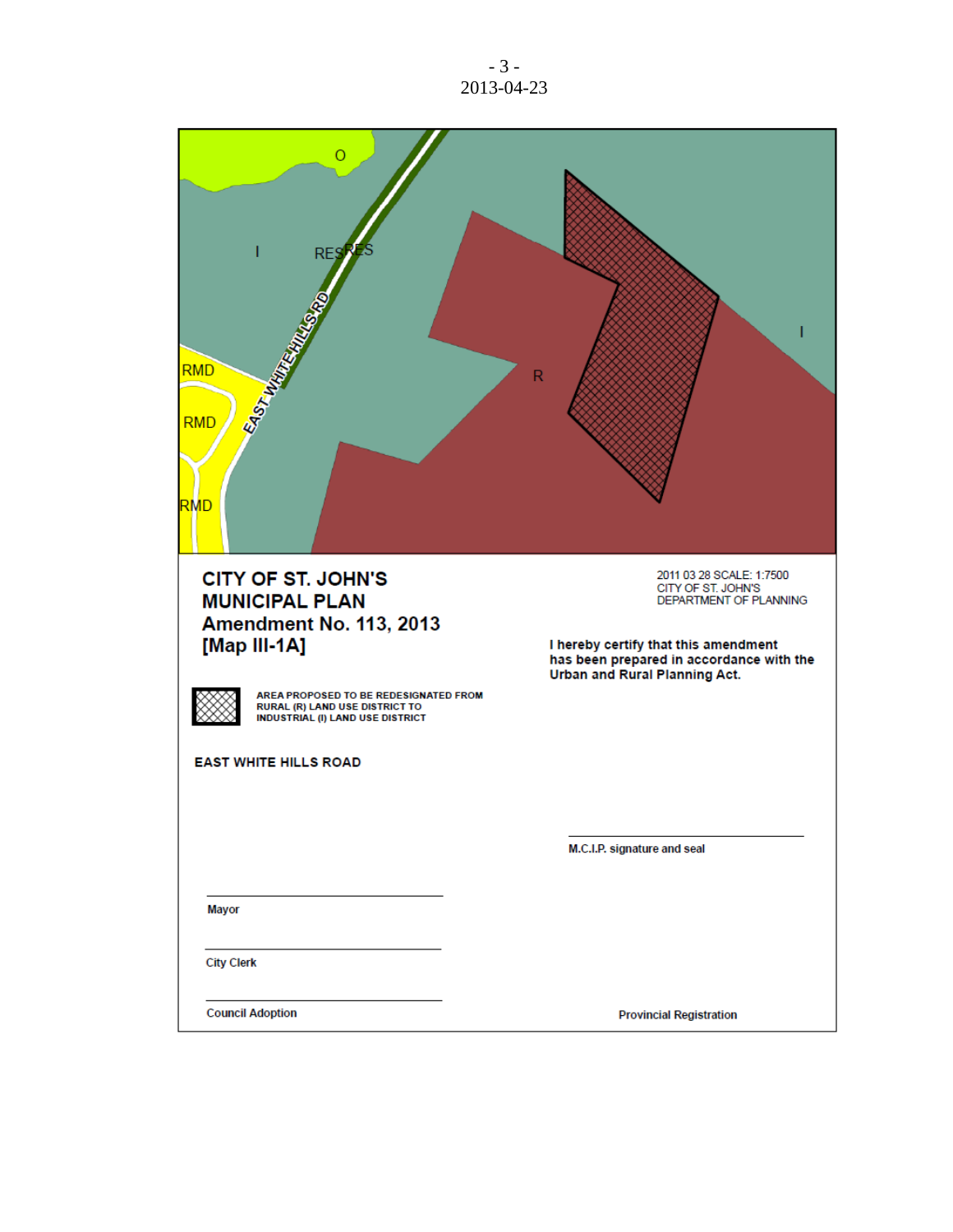## $-4-$ 2013-04-23

# **RESOLUTION ST. JOHN'S DEVELOPMENT REGULATIONS AMENDMENT NUMBER 567, 2013**

**WHEREAS** the City of St. John's wishes to allow the development of property in the area of East White Hills Road in order to permit the expansion of existing quarry operations.

**BE IT THEREFORE RESOLVED** that the City of St. John's hereby adopts the following map amendment to the St. John's Development Regulations in accordance with the provisions of the Urban and Rural Planning Act.

> **Rezone land in the area of East White Hills Road from the Rural (R) Zone and the Commercial Industrial (CI) Zone to the Industrial General (IG) Zone as shown on Map Z-1A attached.**

**BE IT FURTHER RESOLVED** that the City of St. John's requests the Minister of Municipal Affairs to register the proposed amendment in accordance with the requirements of the Urban and Rural Planning Act, 2000.

**IN WITNESS THEREOF** the Seal of the City of St. John's has been hereunto affixed and this Resolution has been signed by the Mayor and the City Clerk on behalf of Council this

23rd day of April, **2013**.

**\_\_\_\_\_\_\_\_\_\_\_\_\_\_\_\_\_\_\_\_\_\_\_\_\_\_\_\_\_\_**

**\_\_\_\_\_\_\_\_\_\_\_\_\_\_\_\_\_\_\_\_\_\_\_\_\_\_\_\_\_\_** 

**Mayor**

**City Clerk**

I hereby certify that this Amendment has been prepared in accordance with the Urban and Rural Planning Act, 2000.

\_\_\_\_\_\_\_\_\_\_\_\_\_\_\_\_\_\_\_\_\_\_\_\_\_\_\_\_\_\_\_\_\_\_\_\_\_\_\_\_\_\_\_\_\_\_\_\_\_\_\_ MCIP

**Provincial Registration**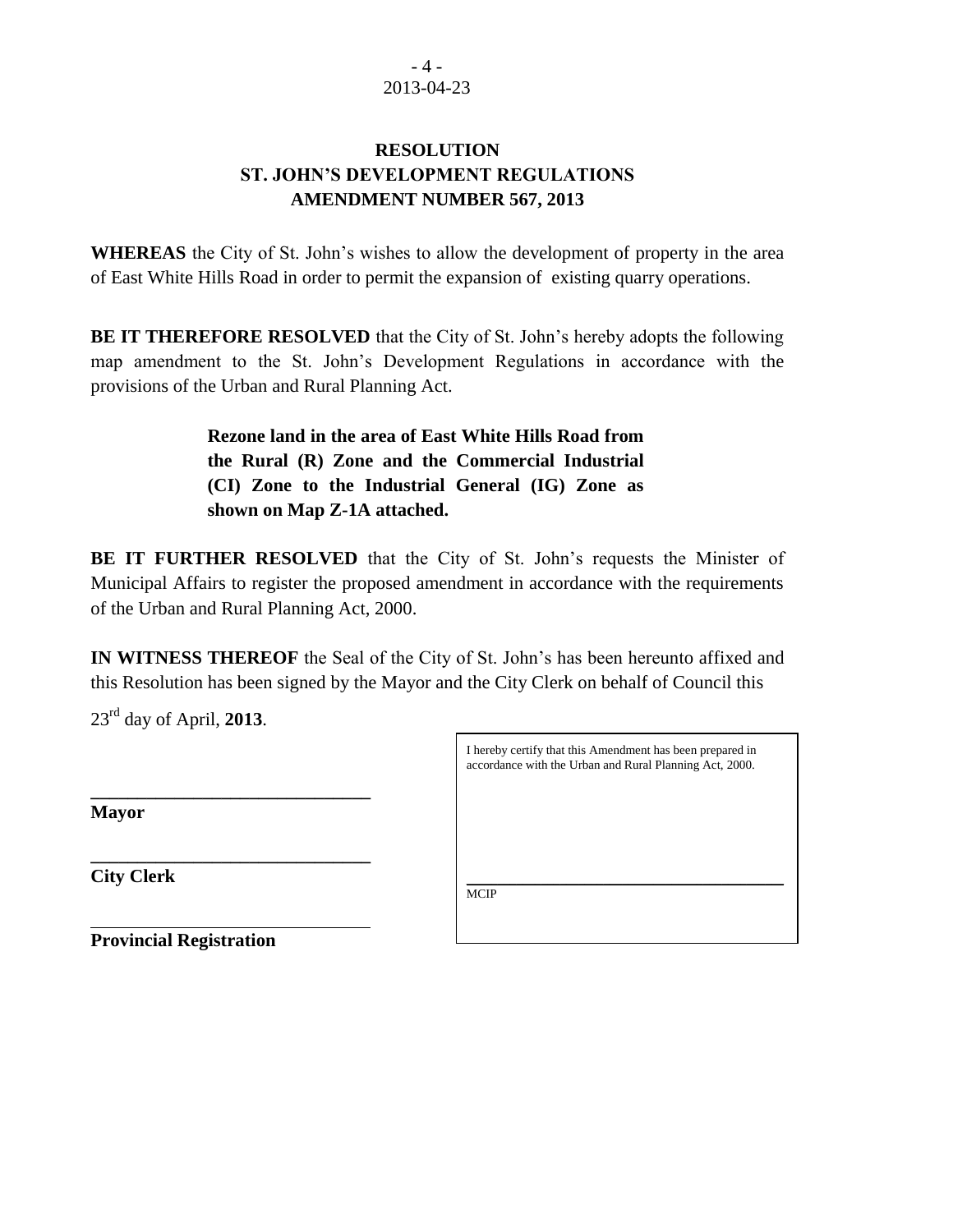- 5 - 2013-04-23

۰.

| <b>OR</b><br>cı<br>IG<br>СI<br>32<br>R                                                                                          | IS                                                                                                                                                           |
|---------------------------------------------------------------------------------------------------------------------------------|--------------------------------------------------------------------------------------------------------------------------------------------------------------|
| <b>CITY OF ST. JOHN'S</b><br><b>DEVELOPMENT REGULATIONS</b><br><b>Amendment No. 567, 2013</b><br>[Map $Z-1A$ ]                  | 2013 03 28 SCALE: 1:7500<br>CITY OF ST. JOHN'S<br>DEPARTMENT OF PLANNING<br>I hereby certify that this amendment<br>has been prepared in accordance with the |
| AREA PROPOSED TO BE REZONED FROM                                                                                                | Urban and Rural Planning Act.                                                                                                                                |
| RURAL (R) LAND USE ZONE TO<br>INDUSTRIAL GENERAL (IG) LAND USE ZONE                                                             |                                                                                                                                                              |
| AREA PROPOSED TO BE REZONED FROM<br><b>COMMERCIAL INDUSTRIAL (CI) LAND USE ZONE</b><br>TO INDUSTRIAL GENERAL (IG) LAND USE ZONE |                                                                                                                                                              |
| <b>EAST WHITE HILLS ROAD</b>                                                                                                    |                                                                                                                                                              |
|                                                                                                                                 | M.C.I.P. signature and seal                                                                                                                                  |
|                                                                                                                                 |                                                                                                                                                              |
| <b>Mayor</b>                                                                                                                    |                                                                                                                                                              |
| <b>City Clerk</b>                                                                                                               |                                                                                                                                                              |
| <b>Council Adoption</b>                                                                                                         | <b>Provincial Registration</b>                                                                                                                               |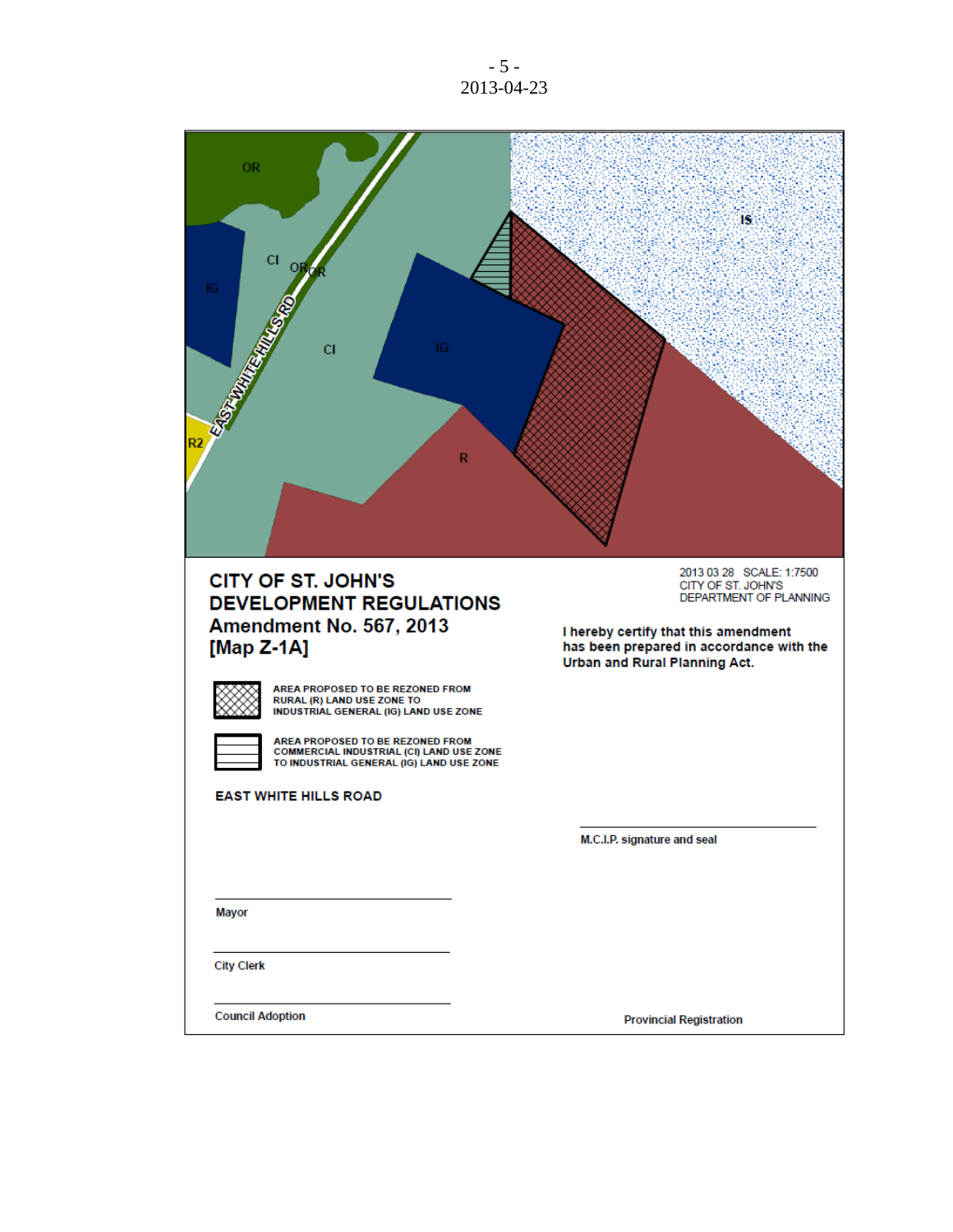# - 6 - 2013-04-23

# **RESOLUTION ST. JOHN'S DEVELOPMENT REGULATIONS AMENDMENT NUMBER 568, 2013**

**WHEREAS** the City of St. John's wishes to allow the development of property in the area of East White Hills Road in order to permit the expansion of existing quarry operations.

**BE IT THEREFORE RESOLVED** that the City of St. John's hereby adopts the following map amendment to the St. John's Development Regulations in accordance with the provisions of the Urban and Rural Planning Act.

> **Rezone land in the area of East White Hills Road from the Commercial Industrial (CI) Zone to the Industrial General (IG) Zone as shown on Map Z-1A attached.**

**BE IT FURTHER RESOLVED** that the City of St. John's requests the Minister of Municipal Affairs to register the proposed amendment in accordance with the requirements of the Urban and Rural Planning Act, 2000.

**IN WITNESS THEREOF** the Seal of the City of St. John's has been hereunto affixed and this Resolution has been signed by the Mayor and the City Clerk on behalf of Council this

23rd day of April, **2013**.

**\_\_\_\_\_\_\_\_\_\_\_\_\_\_\_\_\_\_\_\_\_\_\_\_\_\_\_\_\_\_**

**\_\_\_\_\_\_\_\_\_\_\_\_\_\_\_\_\_\_\_\_\_\_\_\_\_\_\_\_\_\_** 

|             |  | I hereby certify that this Amendment has been prepared in<br>accordance with the Urban and Rural Planning Act, 2000. |  |
|-------------|--|----------------------------------------------------------------------------------------------------------------------|--|
|             |  |                                                                                                                      |  |
|             |  |                                                                                                                      |  |
|             |  |                                                                                                                      |  |
|             |  |                                                                                                                      |  |
| <b>MCIP</b> |  |                                                                                                                      |  |
|             |  |                                                                                                                      |  |

**Mayor**

**City Clerk**

**Provincial Registration**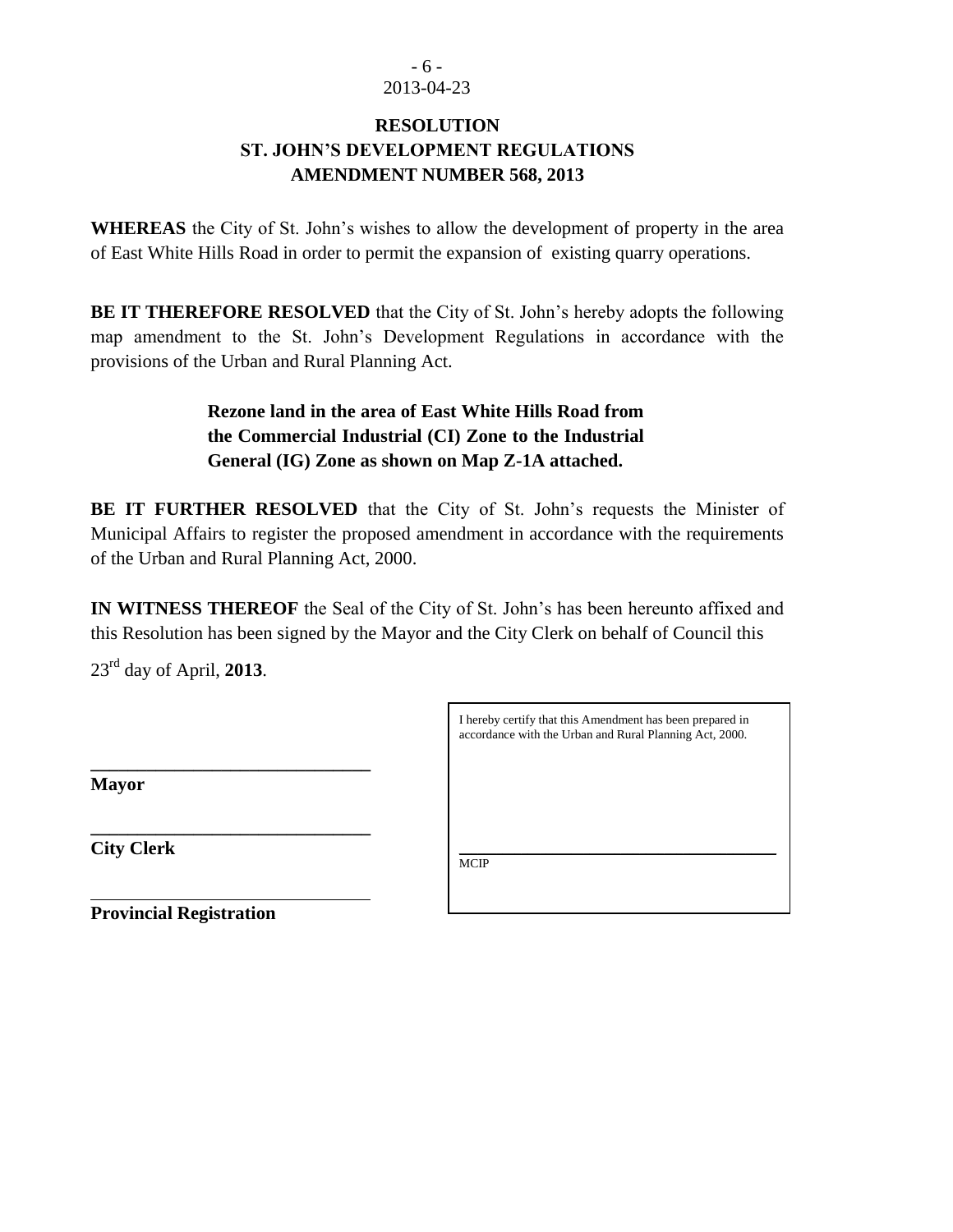- 7 - 2013-04-23

| <b>OR</b><br>IG<br><b>CI</b><br>HARDING RD<br>EASTWAY<br>R <sub>2</sub><br>о<br>R <sub>2</sub><br>R <sub>2</sub><br>2<br>12     | IG<br>$\mathbb{R}$                                                                                               |
|---------------------------------------------------------------------------------------------------------------------------------|------------------------------------------------------------------------------------------------------------------|
| <b>CITY OF ST. JOHN'S</b><br><b>DEVELOPMENT REGULATIONS</b><br><b>Amendment No. 568, 2013</b>                                   | 2013 03 28 SCALE: 1:7500<br>CITY OF ST. JOHN'S<br>DEPARTMENT OF PLANNING<br>I hereby certify that this amendment |
| [Map $Z-1A$ ]                                                                                                                   | has been prepared in accordance with the<br>Urban and Rural Planning Act.                                        |
| AREA PROPOSED TO BE REZONED FROM<br><b>COMMERCIAL INDUSTRIAL (CI) LAND USE ZONE</b><br>TO INDUSTRIAL GENERAL (IG) LAND USE ZONE |                                                                                                                  |
| <b>EAST WHITE HILLS ROAD</b>                                                                                                    |                                                                                                                  |
|                                                                                                                                 |                                                                                                                  |
|                                                                                                                                 | M.C.I.P. signature and seal                                                                                      |
|                                                                                                                                 |                                                                                                                  |
| <b>Mayor</b>                                                                                                                    |                                                                                                                  |
| <b>City Clerk</b>                                                                                                               |                                                                                                                  |
| <b>Council Adoption</b>                                                                                                         | <b>Provincial Registration</b>                                                                                   |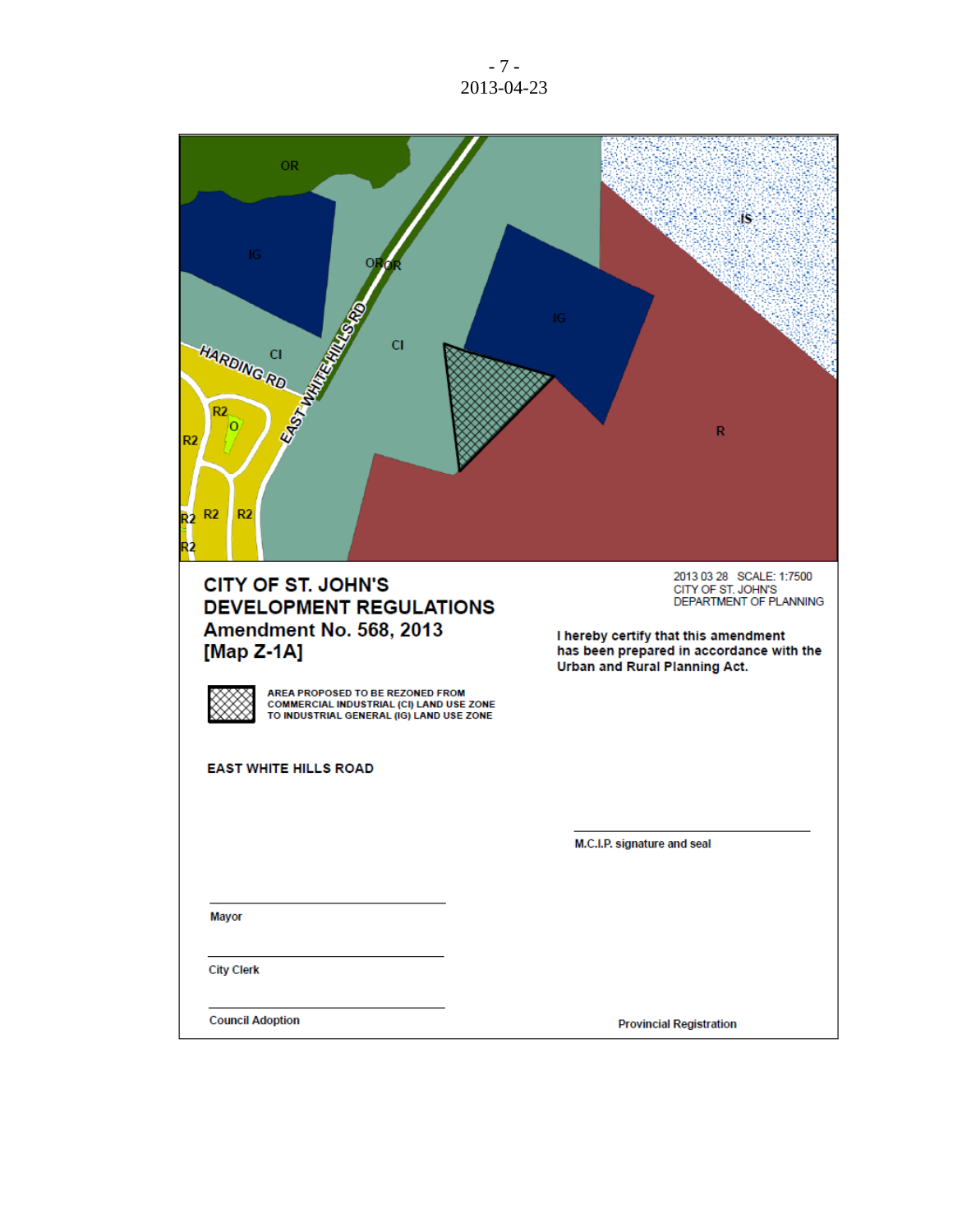This application was deferred at last week's Regular Meeting of Council due to concerns raised by Deputy Mayor Duff with respect to transfer of land at Lundrigans Marsh to the City and the submission of a mitigation plan for Parcel A of the subject land, East White Hills. Deputy Mayor Duff was satisfied, as outlined in an email from Mr. Hedley Blundon, that the two parcels of land in the Lundrigans Marsh area totaling 3.12 ha had been transferred to the City in mid February. With regards to remediation of the quarry, the provincial government requires all quarry operators to file a five year quarry plan , which must include remediation of past quarry operations. Capital Ready-Mix have committed to the City that these plans will be presented to Council for their perusal and approval. Mr. Blundon also noted that Capital Ready-Mix remediation of their Foxtrap pits had been adopted by the province as the standard for pit remediation in the province. They have also contact MUN engineering department to develop two models showing the quarry at the end of life using vertical down extraction and horizontal outward extraction**.** 

Deputy Mayor Duff expressed concern that the Province does not have any requirements for progressive remediation. Councillor Hann noted that the Province is starting to get into progressive remediation through the Department of Environment and suggested that the Deputy Mayor's concerns be brought to the attention of the proponent who might be able to allay the concerns raised by her.

# **Following discussion, the motion being put was unanimously carried.**

# **Downtown Parking Study St. John's Municipal Plan Amendment Number 87, 2013 & St. John's Development Regulations Amendment Number 494, 2013**

Under business arising, Council considered a memorandum dated April 18, 2013 from the Acting Director of Planning regarding the above noted.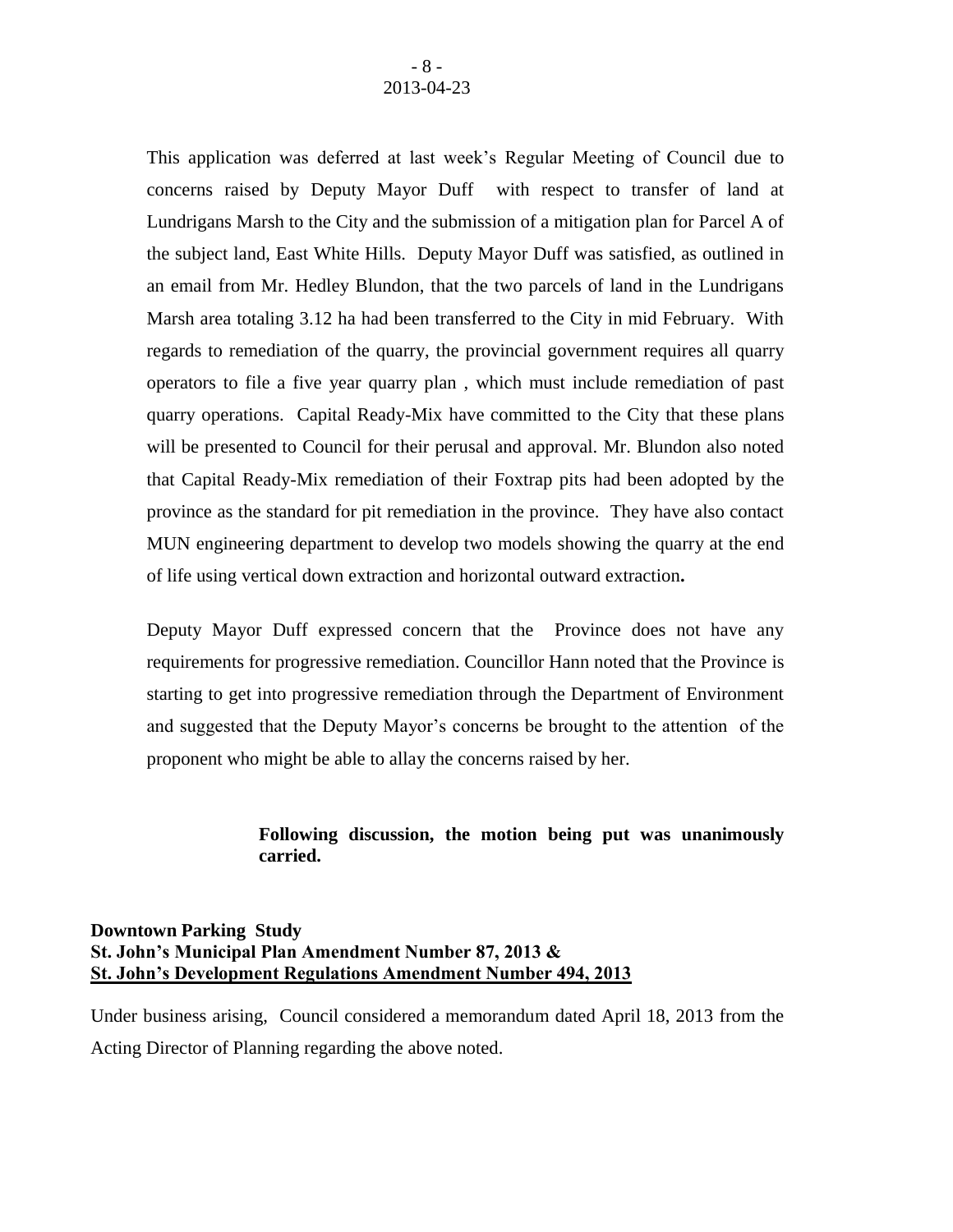### **SJMC2013-04-23/177R**

**It was moved by Councillor Hann; seconded by Councillor Galgay: That the following Resolutions for St. John's Municipal Plan Amendment Number 87, 2013 and St. John's Development Regulations Amendment Number 494, 2013 be adopted; and further, that Mr. Glenn Barnes, a member of the City's commissioner list, be appointed as the commissioner to conduct a public hearing on the amendments, the proposed date for the public hearing being May 15, 2013.** 

# **RESOLUTION ST. JOHN'S MUNICIPAL PLAN AMENDMENT NUMBER 87, 2013**

**WHEREAS** the City of St. John's wishes to implement the recommendations of the St. John's Downtown Parking Study that has been adopted by the City.

**BE IT THEREFORE RESOLVED** that the City of St. John's hereby adopts the following text and map amendments to the St. John's Municipal Plan in accordance with the provisions of the Urban and Rural Planning Act:

- 1. Repeal subsections (3) and (4) in Part III, Section 3.3.4 "Building Height and Area" in the Commercial Downtown Land Use District.
- 2. Repeal Part IV, Section 2.2.10 ("Parking Downtown Parking Exempt Area").
- 3. Repeal Map IV 2 "Parking Exempt Areas".

**BE IT FURTHER RESOLVED** that the City of St. John's requests the Minister of Municipal Affairs to register the proposed amendment in accordance with the requirements of the Urban and Rural Planning Act, 2000.

**IN WITNESS THEREOF** the Seal of the City of St. John's has been hereunto affixed and this Resolution has been signed by the Mayor and the City Clerk on behalf of Council this  $23^{\text{rd}}$  day of April, 2013.

**Mayor**

**\_\_\_\_\_\_\_\_\_\_\_\_\_\_\_\_\_\_\_\_\_\_\_\_\_\_\_\_\_\_ City Clerk**

**Provincial Registration**

**\_\_\_\_\_\_\_\_\_\_\_\_\_\_\_\_\_\_\_\_\_\_\_\_\_\_\_\_\_\_**

I hereby certify that this Amendment has been prepared in accordance with the Urban and Rural Planning Act, 2000.

\_\_\_\_\_\_\_\_\_\_\_\_\_\_\_\_\_\_\_\_\_\_\_\_\_\_\_\_\_\_\_\_\_\_\_\_\_\_\_\_\_\_\_\_\_\_\_\_\_\_\_ **MCIP**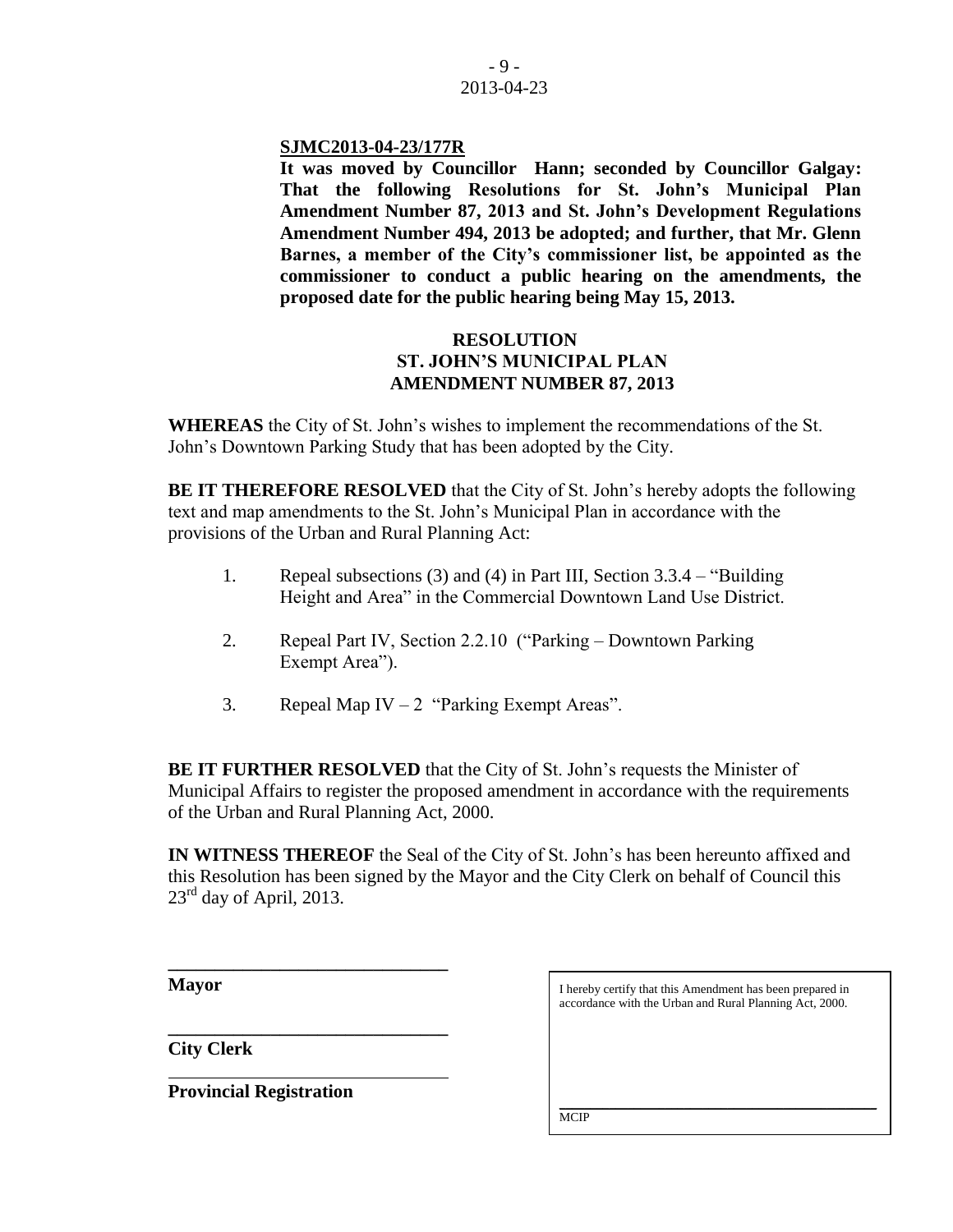## $-10-$ 2013-04-23

### **RESOLUTION ST. JOHN'S DEVELOPMENT REGULATIONS AMENDMENT NUMBER 494, 2013**

**WHEREAS** the City of St. John's wishes to implement the recommendations of the St. John's Downtown Parking Study that has been adopted by the City.

**BE IT THEREFORE RESOLVED** that the City of St. John's hereby adopts the following text and map amendments to the St. John's Development Regulations in accordance with the provisions of the Urban and Rural Planning Act:

1. Repeal Map D in Section 3 – "Parking Exempt Areas".

2. Add a new map in Section 3 to be entitled "Map D – Area Subject to the Downtown Parking Standard".

3. Repeal Section 7.13 ("Parking Lot") and replace with the following new Section 7.13 to read as follows:

# "**7.13 PARKING LOT/INTERIM PARKING LOT**

7.13.1 Parking Lots are subject to the following requirements:

(a) the parking area shall be on a Lot having an area of not more than 0.5 ha;

- (b) the owner of the Parking Lot shall submit to Council an acceptable development plan including the following:
	- (i) number and location of parking spaces;
	- (ii) ingress and egress of Parking Lot;
	- (iii) area to be landscaped and screened and type of landscaping to be used;
	- (iv) profiles of same site plan showing grade elevations of parking area to the satisfaction of Council;
- (c) an agreement between the owner of the land and the City, including an approved development plan, shall be registered in the Registry of Deeds of Newfoundland restricting the use of such land to parking.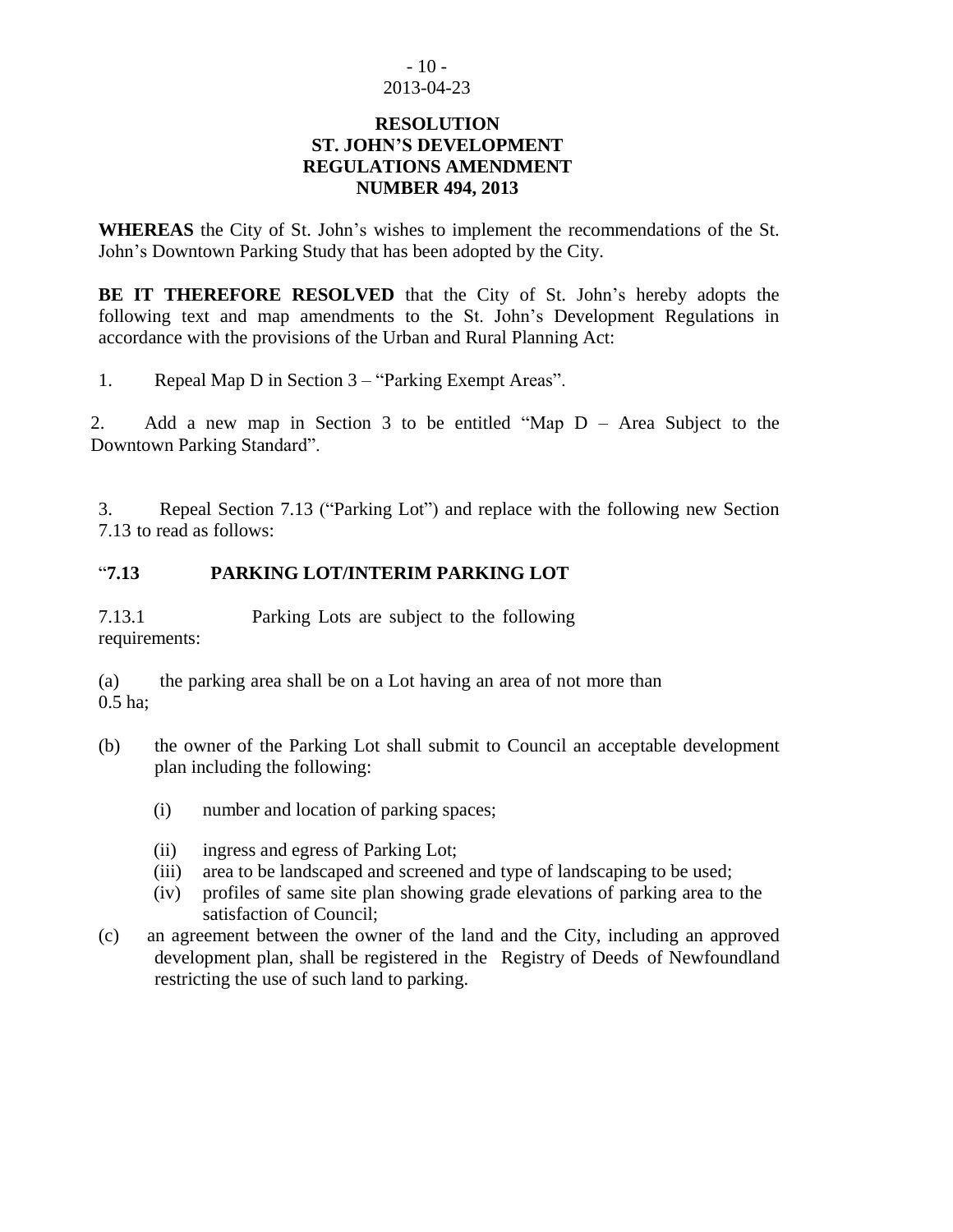- 7.13.2 In the area subject to the Downtown Parking Standard, as described on Map D, Section 3, Council may permit Interim Parking Lots to which the following shall apply:
- (a) Council may, in relation to an application for an Interim Parking Lot, relax or waive, to such extent as may be recommended by the Director of Engineering following review of the application, the minimum standards or requirements that apply to permanent Parking Lots and Parking Areas under these Regulations.
- (b) The initial period of time for which an Interim Parking Lot may be permitted shall not exceed three (3) years. Upon application, Council, on the recommendation of the Director of Engineering, may permit an extension of the initial period for a further period of not more than two (2) years.
- (c) Immediately on expiration of the period, including any permitted extension, during which an Interim Parking Lot is permitted, an Interim Parking Lot shall lose its designation as such and shall cease to be used for the parking of motor vehicles.
- 4. Repeal Section 9.1.2(1) "Parking Relief" and replace it with the following new section:
- " $9.1.2(1)$  Parking Relief

Except in the area which is subject to the Downtown Parking Standard, as described on Map D, Section 3, Council may relieve an applicant of all or part of the parking required under Section 9.1.1, provided that the applicant is able to show that because of the particular characteristics of the Development that the actual parking requirements within the foreseeable future are expected to be lower than those required by the City standard."

5. Repeal Section 9.1.2(2) "Parking Exempt Area" and replace with a new section to read as follows:

## "9.1.2(2) Downtown Parking Standard – Non-Residential/Residential

- (I) Non-Residential Parking Standard
	- (i) For new Developments involving commercial, retail, office, institutional and all other forms of non-residential Development, excepting Hotels, in the area subject to the Downtown Parking Standard as described on Map D, Section 3, the on-site, off-street parking requirement shall be as follows:
		- (a) For Lots with a Lot Area greater than 350 square metres and less than 2500 square metres, one (1) on-site, off-street parking space for every 100 square metres of Net Floor Area of any new building or construction pertaining to non-residential Development on the Lot;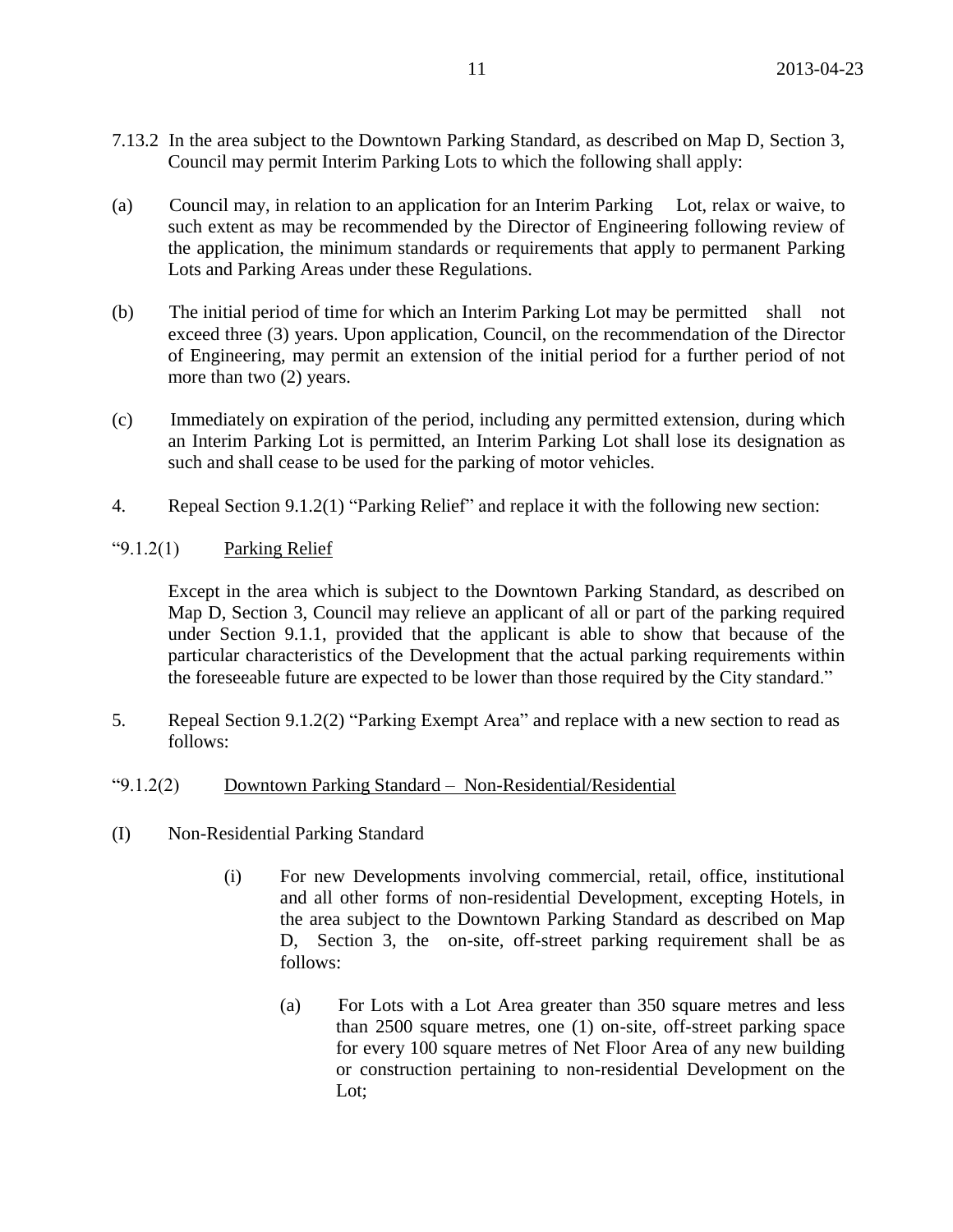- (b) For Lots with a Lot Area from 2500 square metres to 4000 square metres, inclusive, one (1) on-site, off-street parking space for every 75 square metres of Net Floor Area of any new building or construction pertaining to non-residential Development on the Lot;
- (c) For Lots with a Lot Area greater than 4000 square metres, one (1) on-site, off-Street parking space for every 60 square metres of Net Floor Area of any new building or construction pertaining to nonresidential Development on the Lot.
- (ii) For new Hotels constructed or developed on Lots in the area subject to the Downtown Parking Standard as described on Map D, Section 3, the onsite, off-street parking requirement shall be one (1) parking space for every four (4) guest sleeping rooms, in addition to one (1) parking space for every seven (7) square metres of banquet/seminar/conference/meeting space.
- (iii) (a) Notwithstanding ss.  $9.1.2(2)$  (I)(i) and (ii), where an existing nonresidential Development was constructed further to an Approval issued prior to the coming into force of the Downtown Parking Standard which Approval permitted a lesser parking requirement than stipulated by ss.  $9.1.2(2)(I)(i)$  and (ii), then the parking requirement for the said non- residential Development shall, except as s. 9.1.2(2) may otherwise, from time to time, apply, remain as established pursuant to the said Approval.
	- (b) Notwithstanding ss.  $9.1.2(I)(i)$  and (ii), where yet to be constructed non-residential Development is the subject of a valid, unexpired Approval- in-Principle issued prior to the coming into force of the Downtown Parking Standard which Approval-in-Principle contemplates a lesser parking requirement than that stipulated by ss.  $9.1.2(2)(I)(i)$  and (ii), then the parking requirement for the said proposed non-residential Development shall, except as s. 9.1.2(2) may otherwise, from time to time, apply, be as established pursuant to such final Approval as may be forthcoming in relation to the said Approval-in-Principle. Where final Approval is not sought or is not forthcoming prior to the lapse or expiry of the Approval-in-Principle, then the applicable Downtown Parking Standard as set forth in s. 9.1.2(2) shall apply to any Development or re Development of the property.
- (II) Residential Parking Standard
	- (i) For new residential Developments in the area subject to the Downtown Parking Standard, as described in Map D, Section 3, excepting only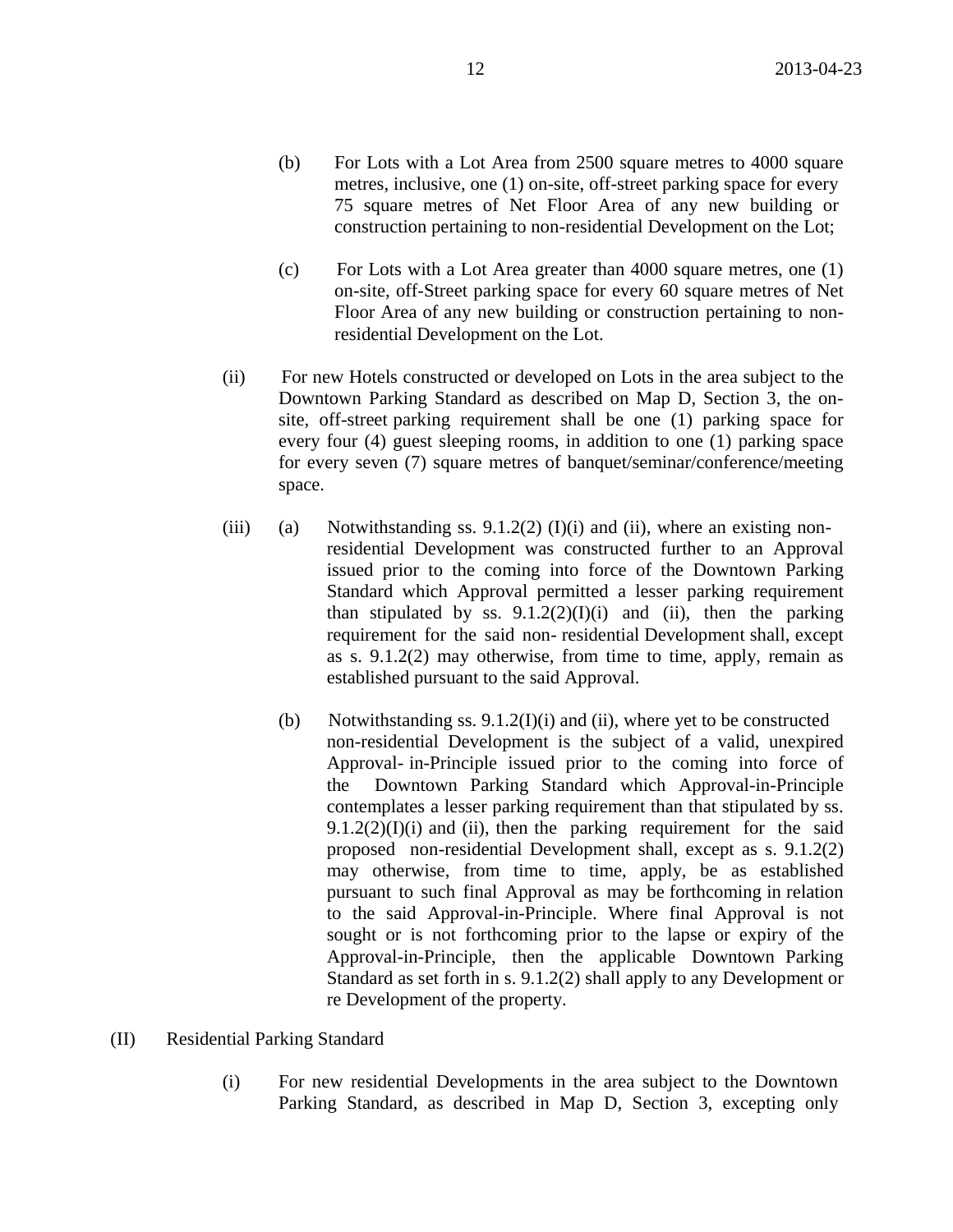residential Development on Water Street and Duckworth Street, on-site, off-street parking shall be required at the rate of one (1) on-site, off-street parking space per Dwelling Unit.

- (ii) (a) Notwithstanding ss.  $9.1.2(II)(i)$ , where an existing residential Development was constructed further to an Approval issued prior to the coming into force of the Downtown Parking Standard which Approval permitted a lesser parking requirement for the said residential Development, then the parking requirement for the said residential Development shall, except as s. 9.1.2(2) may otherwise, from time to time, apply, remain as established pursuant to the said Approval.
	- (b) Notwithstanding ss. 9.1.2(II)(i), where yet to be constructed residential Development is the subject of a valid, unexpired Approval-in-Principle issued prior to the coming into force of the Downtown Parking Standard which Approval-in-Principle contemplates a lesser parking requirement than that stipulated by ss. 9.1.2(II)(i), then the parking requirement for the said proposed residential Development shall, except as s. 9.1.2(2) may otherwise, from time to time, apply, be as established pursuant to such final Approval as may be forthcoming in relating to the said Approval-in-Principle. Where final Approval is not sought or is not forthcoming prior to the lapse or expiry of the Approval-in-Principle, then the applicable Downtown Parking Standard as set forth in s. 9.1.2(2) shall apply to any Development or re-Development of the property.
- (iii) No parking spaces are required for new residential Developments or renovations on Lots on Water Street or Duckworth Street containing up to five (5) Dwelling Units. One (1) on-site, off-street parking space shall be required for each Dwelling Unit exceeding five (5).
- (III) Other
	- (i) Where any building or construction pertaining to non-residential and/or residential Development in the area subject to the Downtown Parking Standard to which the Non-Residential Parking Standard or the Residential Parking Standard as set forth in s 9.2.1.2(2) does not apply is demolished or removed from the Lot on which it is situated, then any new Development that replaces the same shall, in its entirety, be subject to the applicable Downtown Parking Standard as determined pursuant to s.  $9.1.2(2)(I)(i)$  or (ii) or s. $9.1.2(2)(II)(i)$  or (iii) as the case may be.
	- (ii) Excepting only s.  $9.1.2(2)(II)(iii)$ , neither the Residential nor the Non-Residential Downtown Parking Standard shall apply to building or construction pertaining to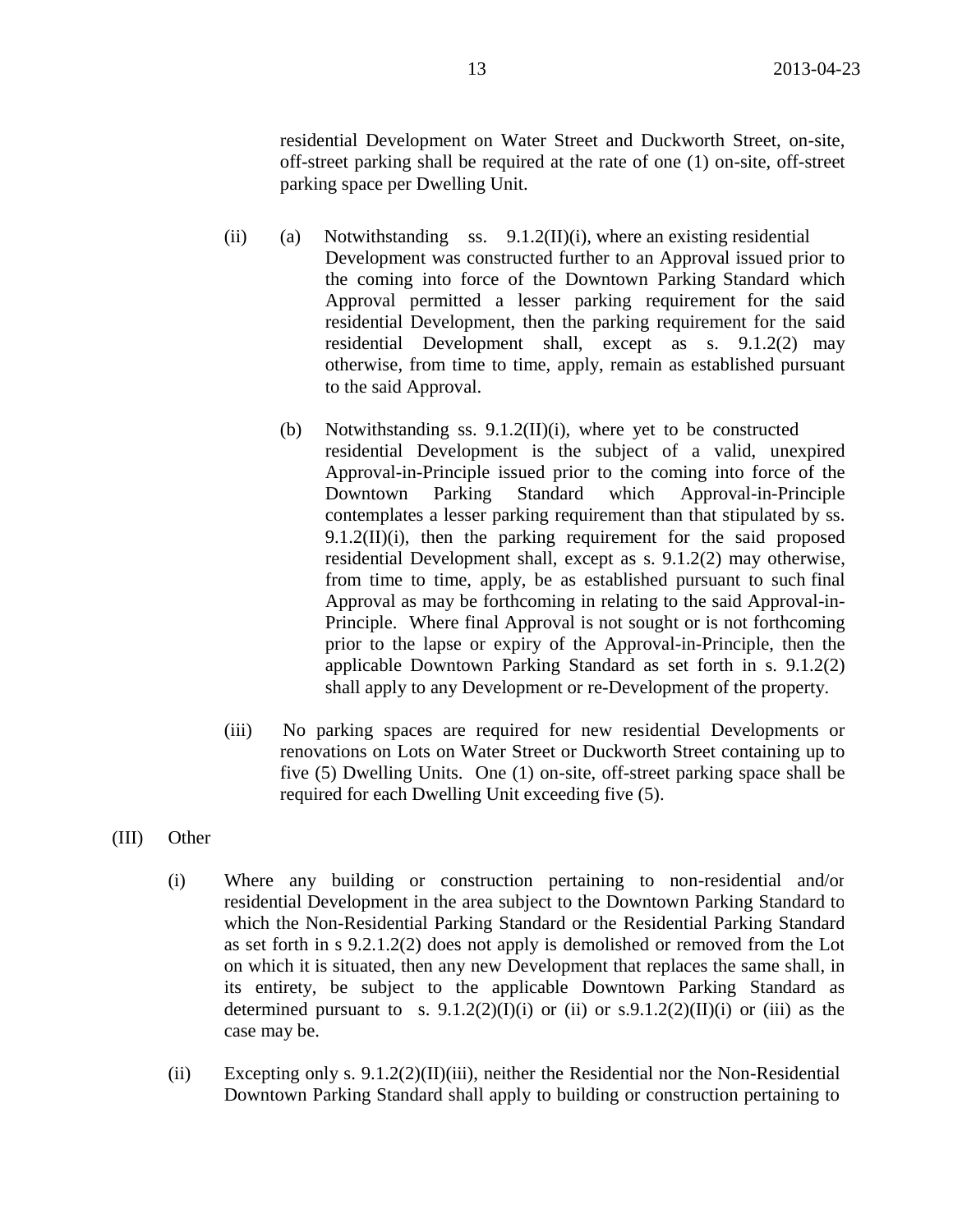Development on Lots on Water Street and Duckworth Street that are less than 350 square metres in Lot Area.

- (iii) Where existing Development to which the Downtown Parking Standard does not apply by virtue of the operation of s.  $9.1.2(2)(I)(iii)$  or s.  $9.1.2(2)(II)(ii)$  is renovated so as to increase or expand the Net Floor Area, or the number of rooms, or the number of Dwelling Units, as the case may be, then the following shall apply:
	- (a) in the case of non-residential Development, excepting Hotels, the applicable Non-Residential Parking Standard as determined pursuant to s.  $9.1.2(2)(I)(i)$  shall apply to the increased Net Floor Area;
	- (b) in the case of Hotels, the applicable Non-Residential Parking Standard as determined pursuant to s.  $9.1.2(2)(I)(ii)$  shall apply to additional guest sleeping rooms and increased banquet/ seminar/ conference/meeting space;
	- (c) in the case of residential Development that is within the area subject to the Downtown Parking Standard but is not located on Water Street or Duckworth Street, the Residential Parking Standard as determined pursuant to s.  $9.1.2(2)(II)(i)$  shall apply to each new Dwelling Unit created where the total number of Dwelling Units, whether existing or created, exceeds two  $(2)$ ;
	- (d) in the case of residential Development that is within the area subject to the Downtown Parking Standard and is located on Water Street or Duckworth Street, the Residential Parking Standard as determined pursuant to s.  $9.1.2(2)(II)(i)$  shall apply to each new Dwelling Unit created where the total number of Dwelling Units, either existing or created, exceeds five (5).

## (IV) Discretion

- (i) Notwithstanding anything else contained in s.  $9.1.2(2)$  or s.  $9.2.1(3)$ , Council may:
	- (a) where it determines that provision of the required on-site, off-street parking is not appropriate for a particular development, site, or property for reasons relating to safety, vehicular traffic, pedestrian traffic, access, servicing, other site infrastructure and/or development related issues, or archaeological/heritage issues; or
	- (b) where requested by the Applicant, permit the following:
		- (1) provision of a cash-in-lieu payment in satisfaction of part or all of the on-site, off-street parking space requirement pursuant to the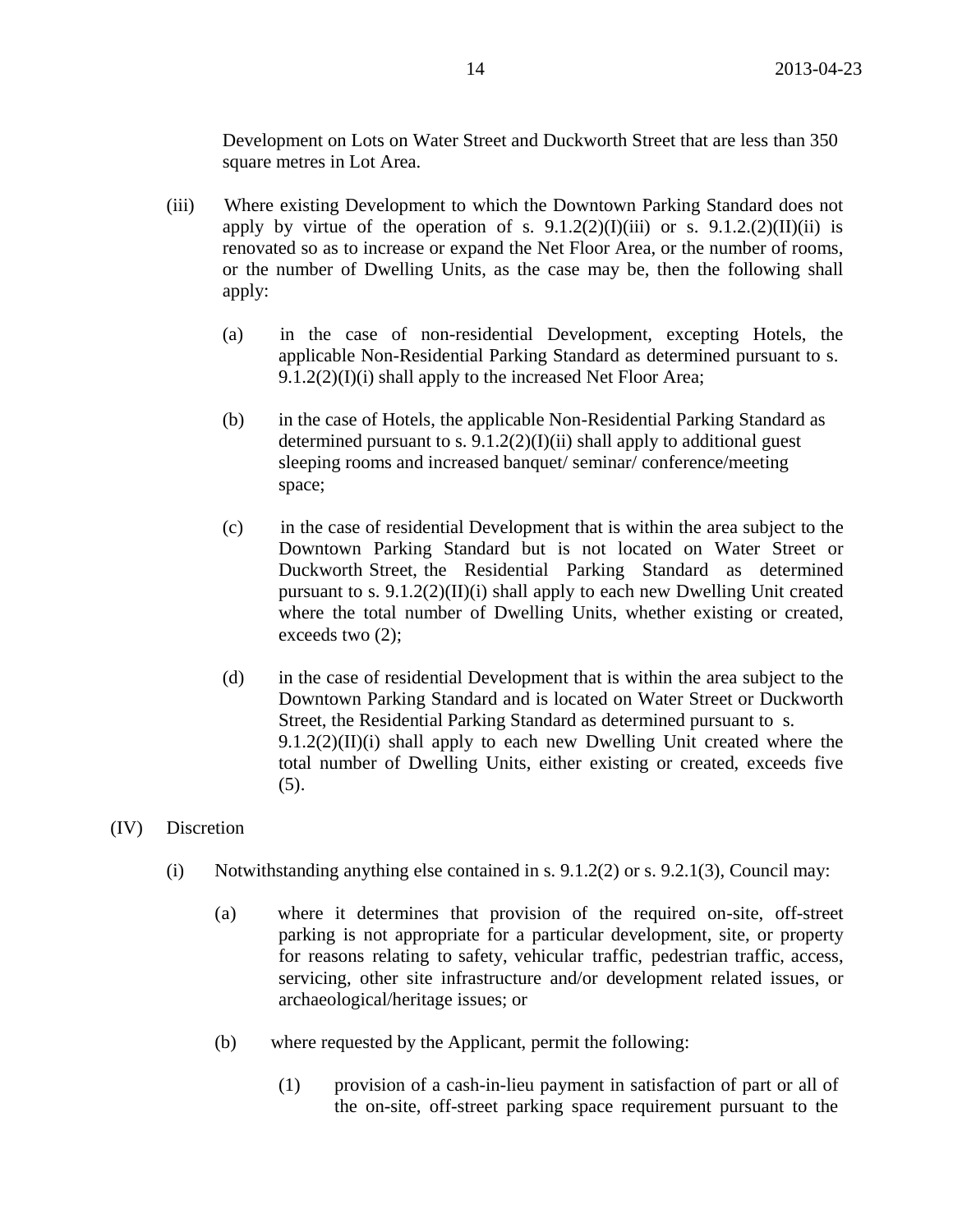Applicable Downtown Parking Standard in an amount as established, from time to time, by resolution of Council;

- (2) provision of permanent or long-term off-site, off-street parking in satisfaction of part or all of the on-site, off-street parking space requirement pursuant to the applicable Downtown Parking Standard at a location and on terms acceptable to Council; or
- (3) provision of any combination, as may be acceptable to Council, of a cash-in-lieu payment, acceptable off-site, off-street parking, and/or on-site, off-street parking in satisfaction of the on-site, offstreet parking requirement pursuant to the applicable Downtown Parking Standard.
- (ii) Monies from cash-in-lieu payments to the City pursuant to  $s.2.1.2(2)(IV)(i)$ shall be:
	- (a) used to fund the creation of new or additional public parking spaces; and/or
	- (b) applied against costs incurred by the City in maintaining and/or retaining existing public parking spaces; and/or
	- (c) used to fund initiatives that will, in the opinion of Council, reduce demand for public parking spaces;

in the area which is subject to the Downtown Parking Standard.

- (iii) The amount of cash-in-lieu payment as established by Council from time to time shall be based on the estimated cost, as determined by the Director of Engineering, of constructing indoor parking in the area which is subject to the Downtown Parking Standard.
- (V) Damage/Destruction of Development
	- (i) Where any building or construction pertaining to non-residential, Hotel, or residential Development that is not subject to the applicable Downtown Parking Standard by operation of s.  $9.1.2(2)(I)(iii)$  or s.  $9.1.2(2)(II)(ii)$  is destroyed or damaged or deteriorated so as to render the same uninhabitable or unfit for use, and where within three (3) years of the date of said destruction, damage or deterioration:
		- (1) the building or construction pertaining to the Development is removed; and
		- (2) a permit is issued by Council approving a new or replacement Development to be constructed at the site of the original Development;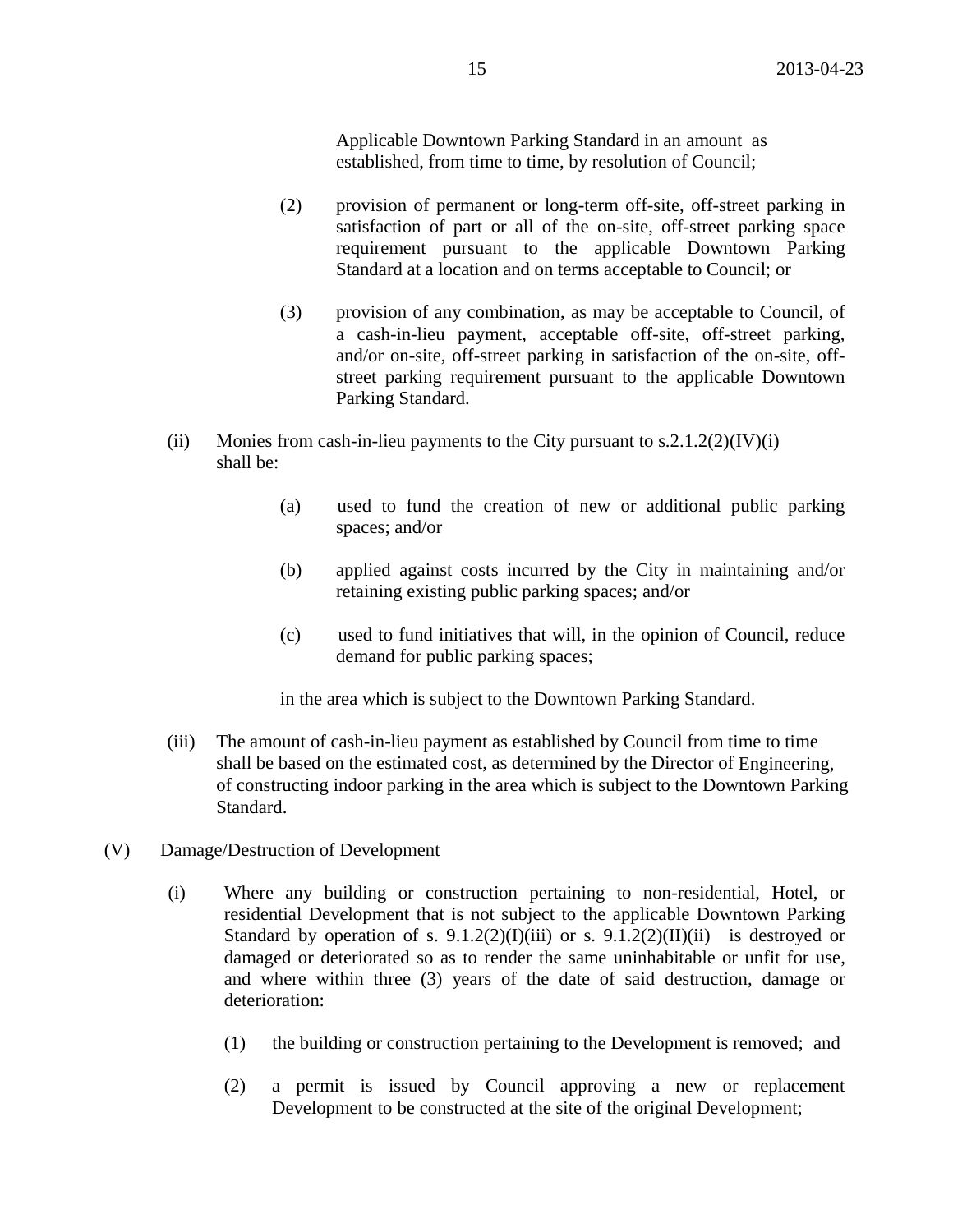then the applicable Downtown Parking Standard as required by ss. 9.1.2(2)(I)(i), or (ii), or ss.  $9.1.2(2)(II)(i)$  or (iii) shall apply only to any increase in the Net Floor Area, or the number of rooms and/or the increase in banquet/seminar/ conference/meeting space, or the number of Dwelling Units, as the case may be, beyond that which existed in the building or construction pertaining to the original Development. The parking standard applicable to the remainder of the Development shall be equivalent to the on-site, off-street parking that was available prior to the building or construction on the Lot becoming uninhabitable or unfit for use.

- (ii) If the building or construction pertaining to the original Development is not removed and/or a permit approving a new or replacement Development is not issued within the said three (3) year period, then the applicable Downtown Parking Standard as provided for in s. 9.1.2(2) (I)(i) or (ii) or s. 9.1.2(2)(II)(i) shall apply to the whole of any Development either existing or new, on the Lot.
- (iii) Subsection  $9.1.2(2)(V)(i)$  is not applicable where the Lot, for purposes of Development or re-Development, is assembled with other lands to form a larger Lot. In such circumstances, the applicable Downtown Parking Standard as required by ss.  $9.1.2(2)(I)(i)$  or (ii), or ss.  $9.1.2(2)(II)(i)$  or (iii) shall apply to the whole Development or re-Development.
- (VI) Unapproved Parking Reduction
	- (i) If, at any time, the on-site and/or acceptable off-site, off-street parking for a particular Development is reduced below the level as stipulated, provided for, or otherwise approved pursuant to s.9.1.2(2), then any said reduction shall be immediately and fully redressed by the owner and/or the occupant of the Development and/or the Lot on which the Development exists.
- 6. Repeal Section 9.1.2(3) "Downtown Residential Parking".
- 7. Repeal Section 9.2.1(3) and replace it with the following new Section:
- " $9.2.1(3)$  A Parking Area shall be situated on the Lot on which the Use or Development it is accessory to is located except as otherwise provided in s. 9.2.1(4) or s. 9.1.2(2)(IV)."
- 8. Repeal Section 9.2.1(4) and replace it with the following new Section:
	- "(4) The Director of Planning or designate may except a Development, except an Infill Housing Development or a Development which is subject to the Downtown Parking Standard, from the requirements of Subsection 9.2.1(3) provided:
		- (a) the Lot accommodating the Parking Area shall be located not more than 200 metres from the Lot on which the Use requiring the off-street parking is located; and
		- (b) the Lot accommodating the Parking Area shall be used only for off-street parking for the Use to which it is accessory as long as the Use remains in operation or requires the Parking Area."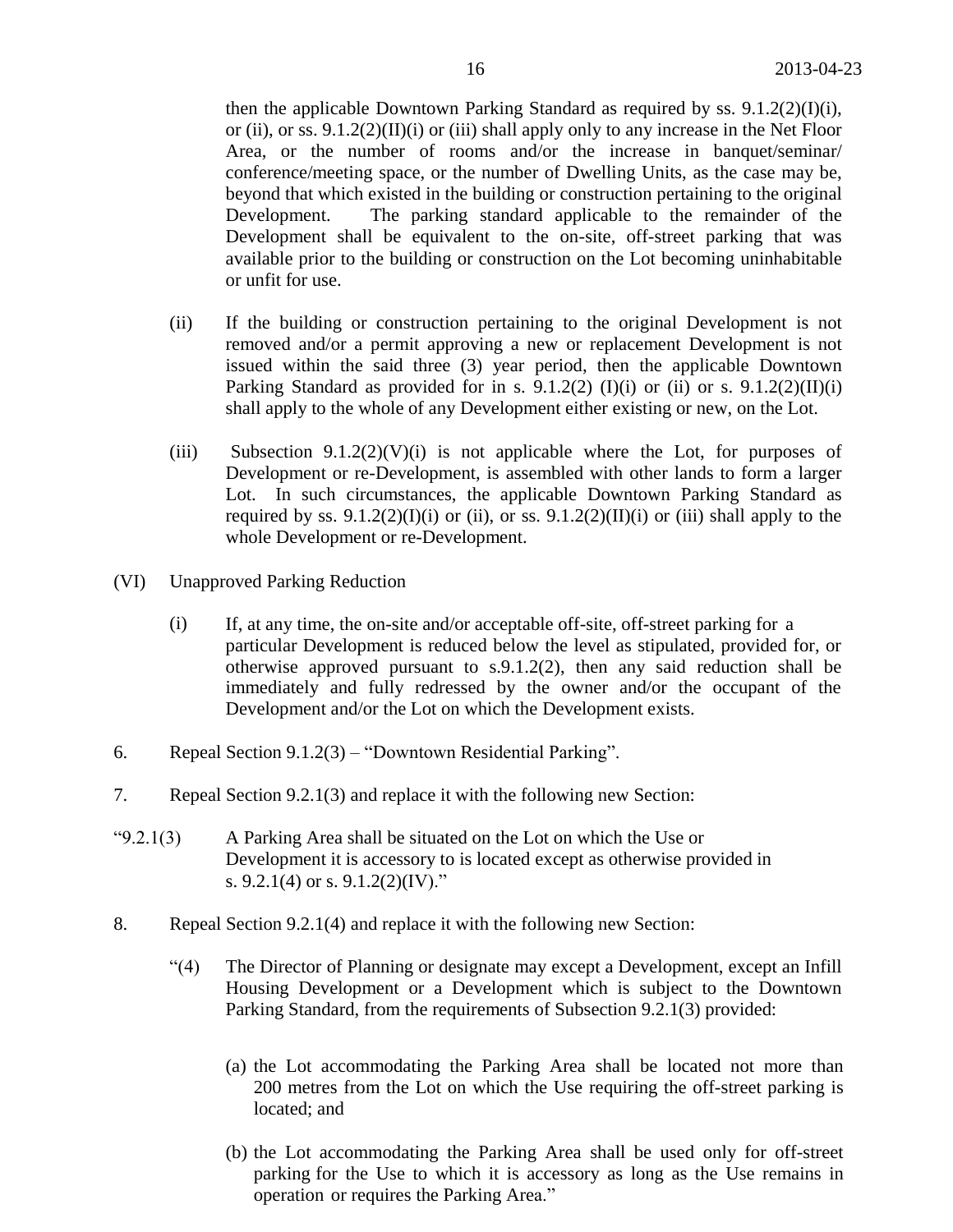- 9. Add a new section to Section 9, to read as follows:
	- "9.4 Access/egress points from a Public Street to a Parking Area or a private driveway are subject to the approval of the Director of Engineering or designate."

**BE IT FURTHER RESOLVED** that the City of St. John's requests the Minister of Municipal Affairs to register the proposed amendment in accordance with the requirements of the Urban and Rural Planning Act, 2000.

**IN WITNESS THEREOF** the Seal of the City of St. John's has been hereunto affixed and this Resolution has been signed by the Mayor and the City Clerk on behalf of Council this  $23<sup>rd</sup>$  day of April, 2013.

| <b>Mayor</b>                   |                                                                                                                            |
|--------------------------------|----------------------------------------------------------------------------------------------------------------------------|
| <b>City Clerk</b>              | I hereby certify that this Amendment<br>has been prepared in accordance with<br>the Urban and Rural Planning Act,<br>2000. |
| <b>Provincial Registration</b> |                                                                                                                            |

It was suggested during discussion, that the City become more aggressive towards public transit. Councillor Hann agreed that a regional transit system would play a significant role in addressing the parking and transportation problems, however, would require considerable funding and need all players at the table.

It was noted that following final approval of the Resolutions the City will engage in an appropriate Communication strategy.

#### **The motion being put was unanimously carried.**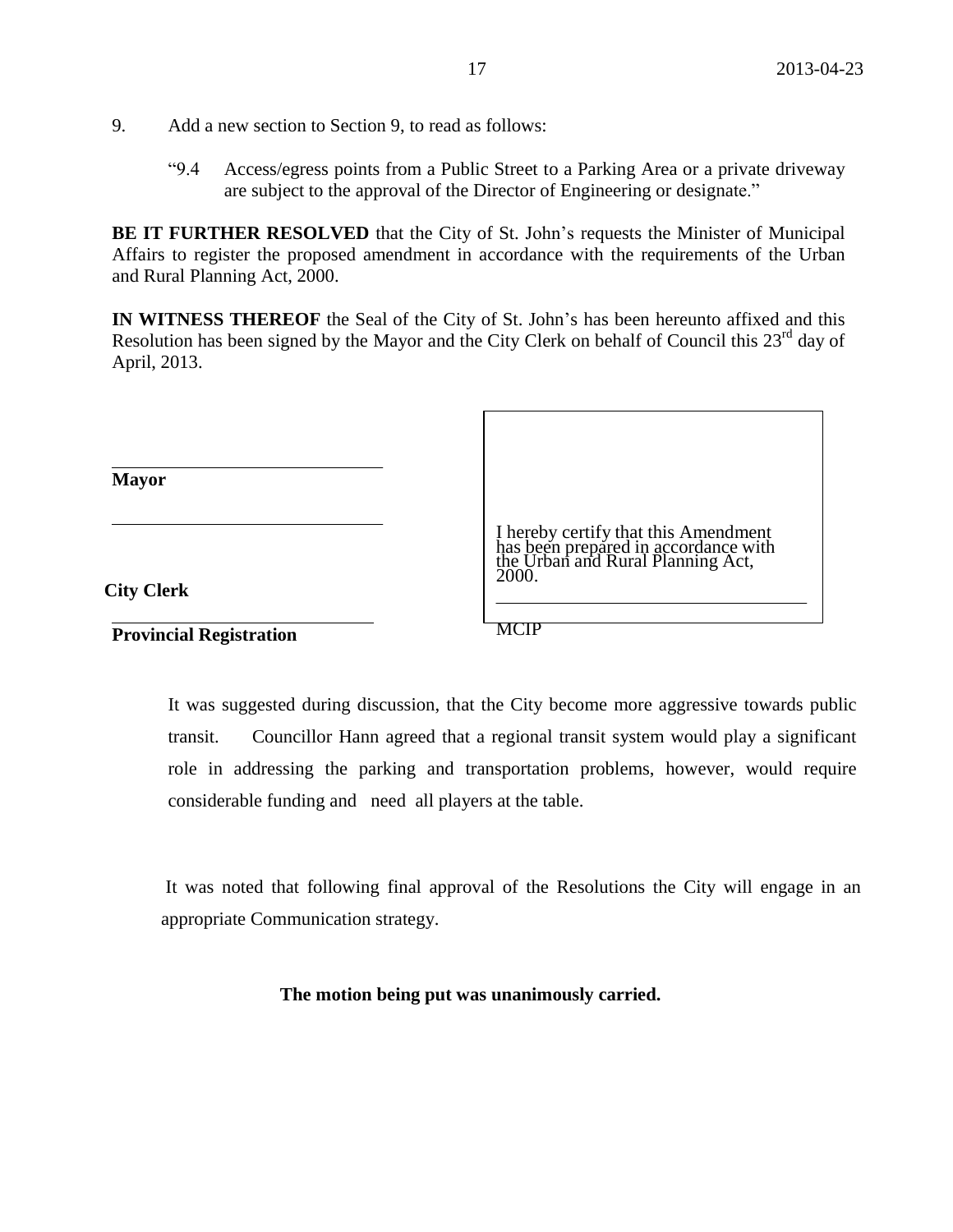# **St. John's Urban Region Regional Plan Amendment 1, 2012 St. John's Municipal Plan Amendment Number 95, 2013 & St. John's Development Regulations Amendment Number 512, 2013 Maddox Cove Road\_\_\_\_\_\_\_\_\_\_\_\_\_\_\_\_\_\_\_\_\_\_\_\_\_\_\_\_\_\_\_\_\_\_\_\_\_\_\_\_\_**

Under business arising, Council considered a memorandum dated April 18, 2013 from the Acting Director of Planning regarding the above noted.

#### **SJMC2013-04-23/178R**

**It was moved by Councillor Collins; seconded by Councillor Tilley: That the following Resolutions for St. John's Municipal Plan Amendment Number 95, 2013 and St. John's Development Regulations Amendment Number 512, 2013 be adopted; and further that Ms. Marie Ryan, a member of the City's commissioner list, be appointed as the commissioner to conduct a public hearing on the Municipal Plan and Development Regulations amendments, the proposed date for the hearing being May 21, 2013.**

#### **RESOLUTION ST. JOHN'S MUNICIPAL PLAN AMENDMENT NUMBER 95, 2013**

**WHEREAS** the City of St. John's wishes to redesignate land on the west end of Maddox Cove Road, adjacent to the municipal boundary of the City with the Town of Petty Harbour-Maddox Cove, to allow residential development with private on-site water and septic sewer services.

**BE IT THEREFORE RESOLVED** that the City of St. John's hereby adopts the following map amendment to the St. John's Municipal Plan pursuant to the provisions of the Urban and Rural Planning Act:

**Redesignate land at the west end of Maddox Cove Road, adjacent to the municipal boundary of the City with the Town of Petty Harbour-Maddox Cove, from the Restricted Land Use District to the Rural Land Use District as shown on Map III-IA attached.**

**BE IT FURTHER RESOLVED** that the City of St. John's requests the Minister of Municipal Affairs to register the proposed amendment in accordance with the requirements of the Urban and Rural Planning Act, 2000.

**IN WITNESS THEREOF** the Seal of the City of St. John's has been hereunto affixed and this Resolution has been signed by the Mayor and the City Clerk on behalf of Council this

 $23<sup>rd</sup>$  day of April, 2013.

**\_\_\_\_\_\_\_\_\_\_\_\_\_\_\_\_\_\_\_\_\_\_\_\_\_\_\_\_\_\_**

**\_\_\_\_\_\_\_\_\_\_\_\_\_\_\_\_\_\_\_\_\_\_\_\_\_\_\_\_\_\_** 

**Mayor**

**City Clerk**

**Provincial Registration**

I hereby certify that this Amendment has been prepared in accordance with the Urban and Rural Planning Act, 2000.

 $\mathcal{L}_\text{max}$  and  $\mathcal{L}_\text{max}$  and  $\mathcal{L}_\text{max}$  and  $\mathcal{L}_\text{max}$  and  $\mathcal{L}_\text{max}$ 

**MCIP**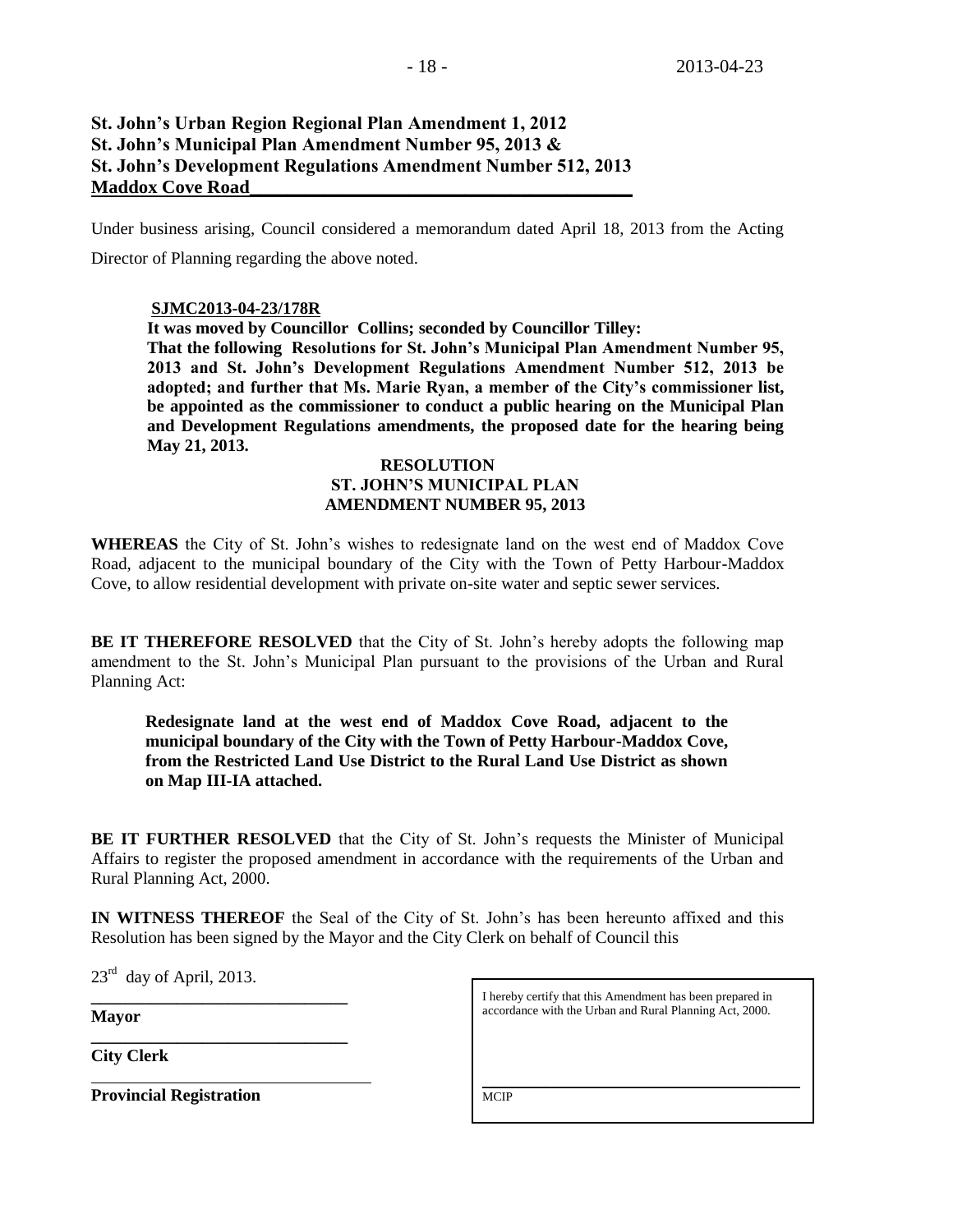| <b>RES</b><br>City of St. John's<br>Town of Petty Harbour - Maddox Cove                                                     | $\mathsf{R}$                                                                                                     |
|-----------------------------------------------------------------------------------------------------------------------------|------------------------------------------------------------------------------------------------------------------|
| <b>CITY OF ST. JOHN'S</b><br><b>MUNICIPAL PLAN</b><br>Amendment No. 95, 2013<br>[Map III-1A]                                | 2011 09 21 SCALE: 1:3000<br>CITY OF ST. JOHN'S<br>DEPARTMENT OF PLANNING<br>I hereby certify that this amendment |
|                                                                                                                             | has been prepared in accordance with the<br>Urban and Rural Planning Act.                                        |
| AREA PROPOSED TO BE REDESIGNATED FROM<br><b>RESTRICTED (RES) LAND USE DISTRICT TO</b><br><b>RURAL (R) LAND USE DISTRICT</b> |                                                                                                                  |
| <b>MADDOX COVE ROAD PROPERTIES</b>                                                                                          |                                                                                                                  |
|                                                                                                                             |                                                                                                                  |
|                                                                                                                             | M.C.I.P. signature and seal                                                                                      |
|                                                                                                                             |                                                                                                                  |
| Mayor                                                                                                                       |                                                                                                                  |
| <b>City Clerk</b>                                                                                                           |                                                                                                                  |
| <b>Council Adoption</b>                                                                                                     | <b>Provincial Registration</b>                                                                                   |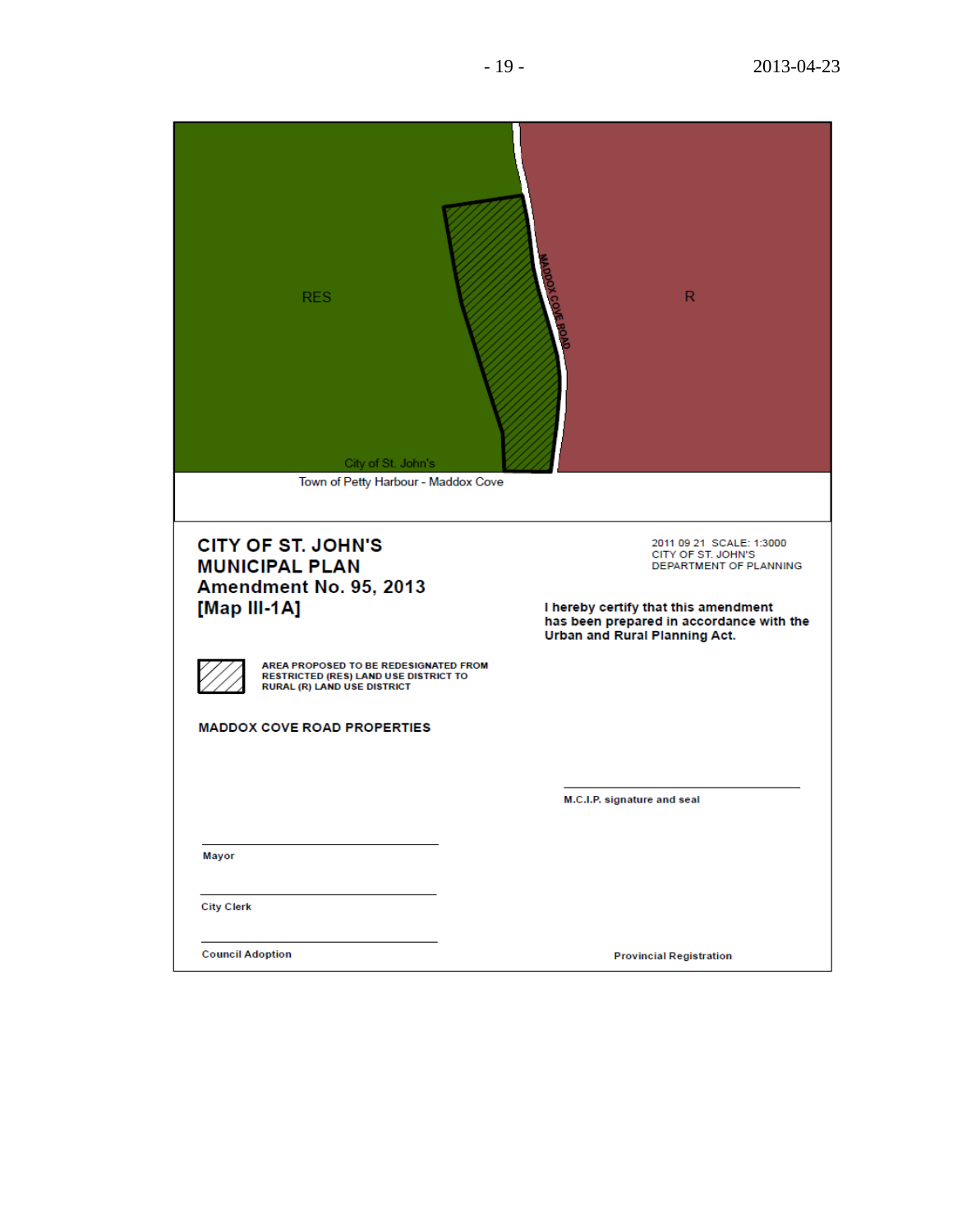# **RESOLUTION ST. JOHN'S DEVELOPMENT REGULATIONS AMENDMENT NUMBER 512, 2013**

**WHEREAS** the City of St. John's wishes to rezone land on the west end of Maddox Cove Road, adjacent to the municipal boundary of the City with the Town of Petty Harbour-Maddox Cove to allow residential development with private on-site water and septic sewer services.

**BE IT THEREFORE RESOLVED** that the City of St. John's hereby adopts the following map amendment to the St. John's Development Regulations pursuant to the provisions of the Urban and Rural Planning Act.

> **Rezone land at the west end of Maddox Cove Road, adjacent to the municipal boundary of the City with the Town of Petty Harbour-Maddox Cove, from the Open Space Reserve (OR) Zone to the Rural Residential Infill (RRI) Zone as shown on Map Z-IA attached.**

**BE IT FURTHER RESOLVED** that the City of St. John's requests the Minister of Municipal Affairs to register the proposed amendment in accordance with the requirements of the Urban and Rural Planning Act, 2000.

**IN WITNESS THEREOF** the Seal of the City of St. John's has been hereunto affixed and this Resolution has been signed by the Mayor and the City Clerk on behalf of

Council this  $23<sup>rd</sup>$  day of April, 2013.

**\_\_\_\_\_\_\_\_\_\_\_\_\_\_\_\_\_\_\_\_\_\_\_\_\_\_\_\_\_\_**

**\_\_\_\_\_\_\_\_\_\_\_\_\_\_\_\_\_\_\_\_\_\_\_\_\_\_\_\_\_\_** 

**Mayor**

**City Clerk**

**Provincial Registration**

I hereby certify that this Amendment has been prepared in accordance with the Urban and Rural Planning Act, 2000.

\_\_\_\_\_\_\_\_\_\_\_\_\_\_\_\_\_\_\_\_\_\_\_\_\_\_\_\_\_\_\_\_\_\_\_\_\_\_\_\_\_\_\_\_\_\_\_\_\_\_\_

**MCIP** 

**The motion being put was unanimously carried.**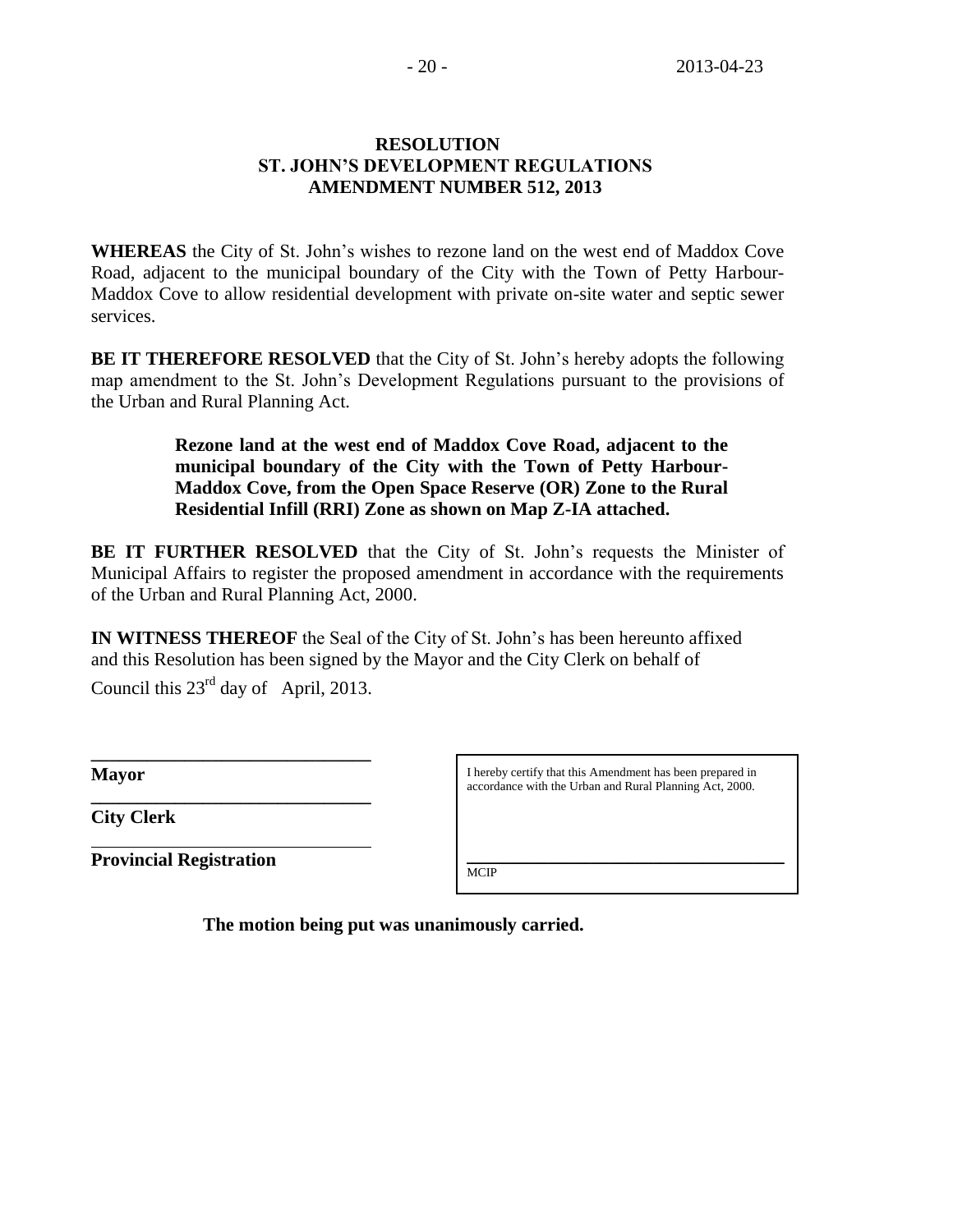| OR.<br>City of St. John's<br>Town of Petty Harbour - Maddox Cove                                                                                                                                                                                                              | <b>WADDOX COVE ROAD</b><br>R                                                                                                                                                                  |
|-------------------------------------------------------------------------------------------------------------------------------------------------------------------------------------------------------------------------------------------------------------------------------|-----------------------------------------------------------------------------------------------------------------------------------------------------------------------------------------------|
| <b>CITY OF ST. JOHN'S</b><br><b>DEVELOPMENT REGULATIONS</b><br>Amendment No. 512, 2013<br>[Map $Z-1A$ ]<br>AREA PROPOSED TO BE REZONED FROM<br>OPEN SPACE RESERVE (OR) LAND USE ZONE TO<br>RURAL RESIDENTIAL INFILL (RRI) LAND USE ZONE<br><b>MADDOX COVE ROAD PROPERTIES</b> | 2011 09 21 SCALE: 1:3000<br>CITY OF ST. JOHN'S<br>DEPARTMENT OF PLANNING<br>I hereby certify that this amendment<br>has been prepared in accordance with the<br>Urban and Rural Planning Act. |
| Mayor                                                                                                                                                                                                                                                                         | M.C.I.P. signature and seal                                                                                                                                                                   |
| <b>City Clerk</b>                                                                                                                                                                                                                                                             |                                                                                                                                                                                               |
| <b>Council Adoption</b>                                                                                                                                                                                                                                                       | <b>Provincial Registration</b>                                                                                                                                                                |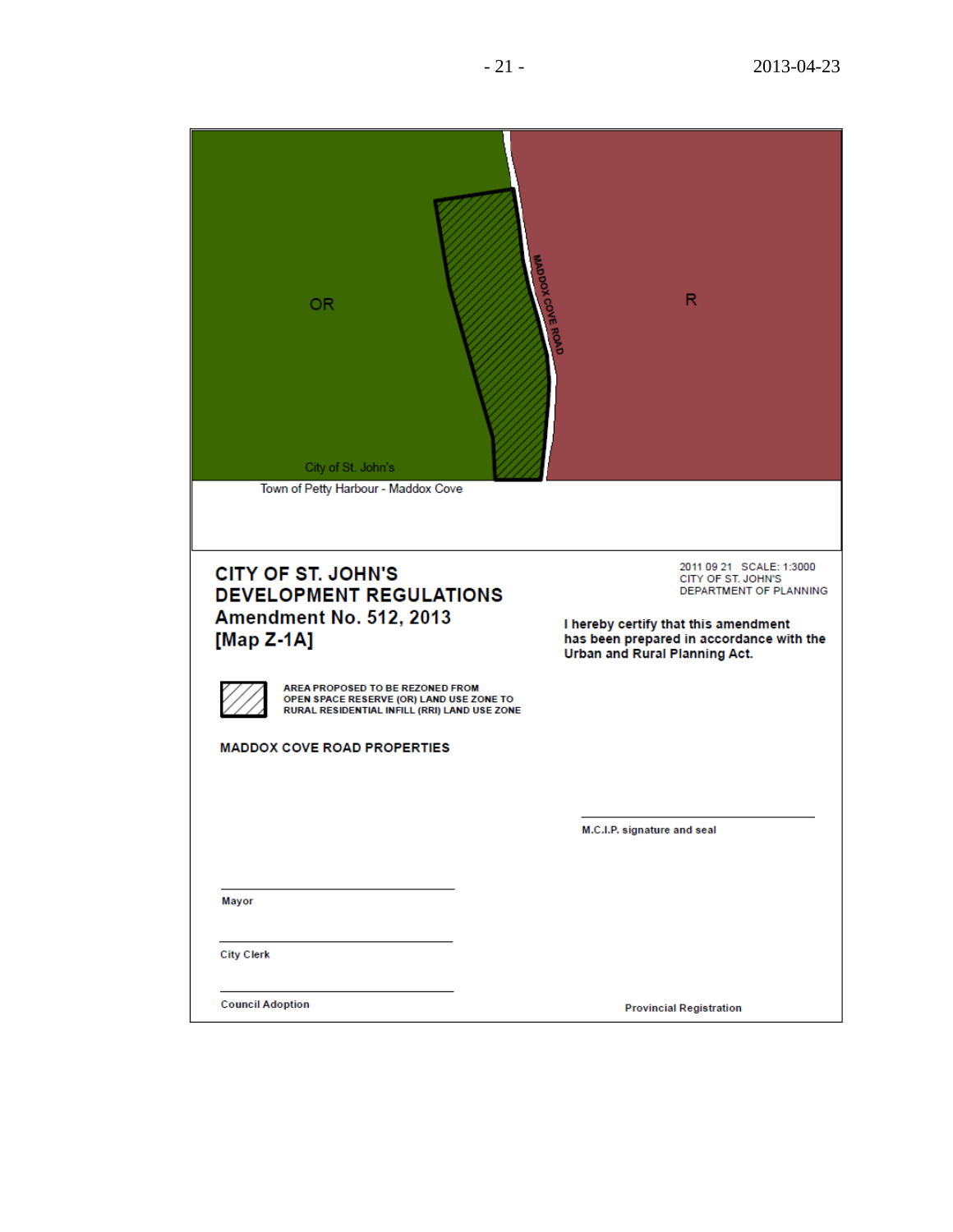## **Notice of Motion –St. John's Electrical By-Law**

## **SJMC2013-04-23/179R**

**Pursuant to Notice of Motion, it was moved by Councillor Hanlon; seconded by Councillor Tilley: That the Following By-law be adopted.**

## **BY-LAW NO.**

# **ST. JOHN'S ELECTRICAL (AMENDMENT NO. 1 – 2013) BY-LAW**

# **PASSED BY COUNCIL ON APRIL 23, 2013**

Pursuant to the powers vested in it under the City of St. John's Act, RSNL 1990 c.C-17, as amended and all other powers enabling it, the City of St. John's enacts the following By-Law.

# **BY-LAW**

- 1. This By-Law may be cited as the St. John's Electrical (Amendment No. 1 2013) By-Law.
- 2. Section 13 of the St. John's Electrical By-Law is repealed and the following substituted:
	- "13. The 2012 Canadian Electrical Code of the Canadian Standards Association and all amendments thereto adopted by the said Association are hereby declared to be and shall be taken as part and parcel of this By-Law as if same were repeated herein, in full, and all provisions of the said code shall apply to all electrical work and installations."

**IN WITNESS WHEREOF** the Seal of the City of St. John's has been hereunto affixed and this By-Law has been signed by the Mayor and City Clerk this 23<sup>rd</sup> day of April, 2013.

\_\_\_\_\_\_\_\_\_\_\_\_\_\_\_\_\_\_\_\_\_\_\_\_\_\_\_\_\_\_\_\_\_\_\_\_

## MAYOR

# CITY CLERK

**The motion being put was unanimously carried.**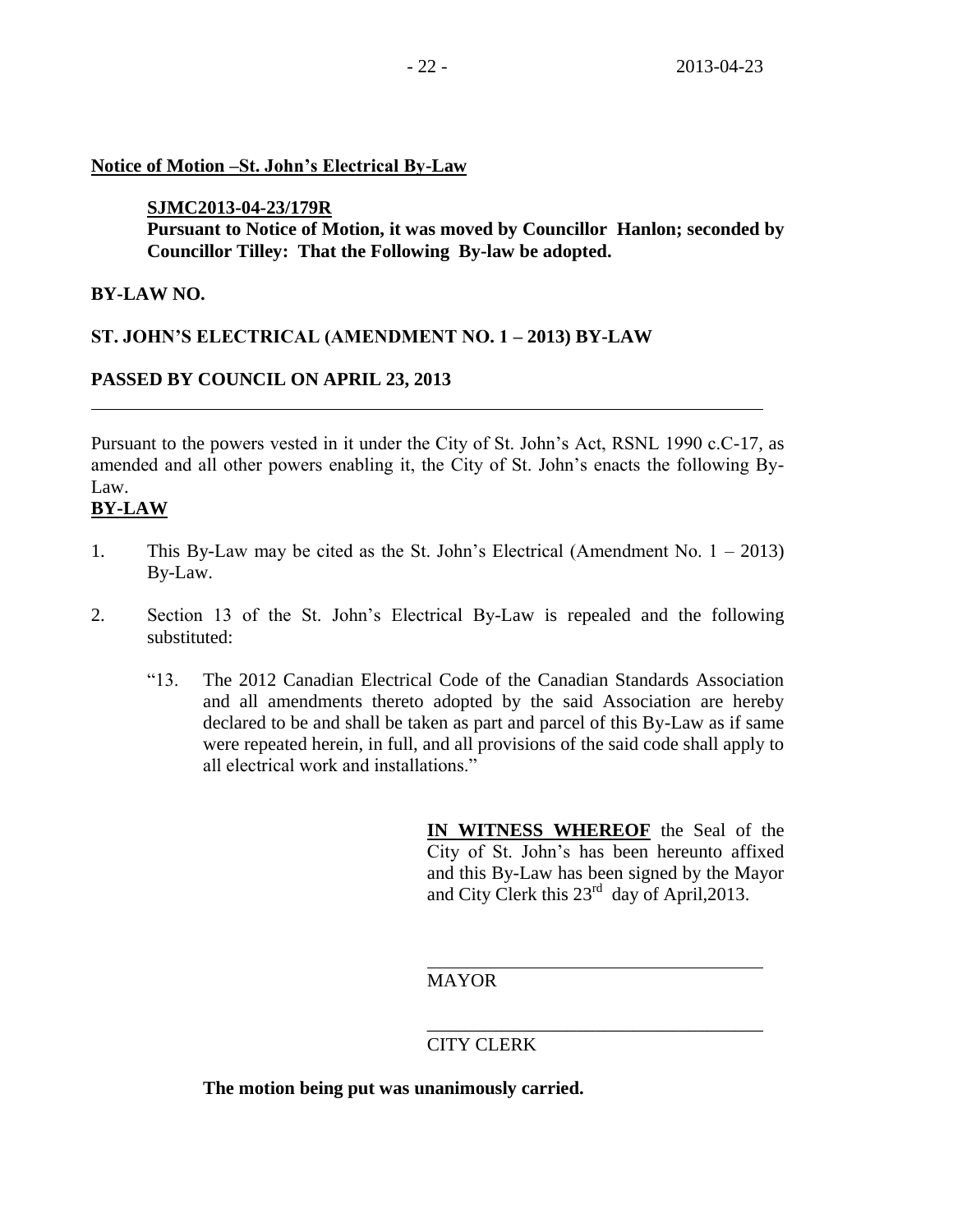#### **Principles of the CCA from Transport Canada**

Under business arising, Councillor O'Leary referred to the above noted matter and the document on same which was provided to all members of Council for review. She asked that Council discuss how it can engage in the principles set out by Transport Canada. The matter was referred to a future special meeting of Council.

#### **Development Permits**

Council considered as information the following Weekly Development Permits for the period April 5 to 18, 2013 to April

| Code       | Applicant                        | Application                                                      | Location                     | Ward | Development<br><b>Officer's Decision</b> | Date     |
|------------|----------------------------------|------------------------------------------------------------------|------------------------------|------|------------------------------------------|----------|
| <b>COM</b> |                                  | Office<br>Home<br>$\overline{\phantom{0}}$<br>General Contractor | Craigmillar<br>117<br>Avenue | 2    | Approved                                 | 13-04-11 |
| <b>COM</b> | Architects<br><b>EXP</b><br>Inc. | Site Redevelopment<br>Of Service Station                         | 225 Logy Bay Road            |      | <b>Approved</b>                          | 13-04-15 |
| <b>COM</b> |                                  | Home Office - Kitchen<br>Installer/Contractor                    | 47 Boyle Street              | 3    | <b>Approved</b>                          | 13-04-16 |
|            |                                  |                                                                  |                              |      |                                          |          |
|            |                                  |                                                                  |                              |      |                                          |          |

#### **DEVELOPMENT PERMITS LIST DEPARTMENT OF PLANNING FOR THE PERIOD OF April 5, 2013 TO April 18, 2013**

**\* Code Classification: RES - Residential INST - Institutional COM - Commercial IND - Industrial AG - Agriculture OT - Other \*\* This list is issued for information purposes only. Applicants have been advised in writing of the Development Officer's decision and of their right to appeal any decision to the St. John's Local Board of Appeal.**

**Gerard Doran Development Officer Department of Planning**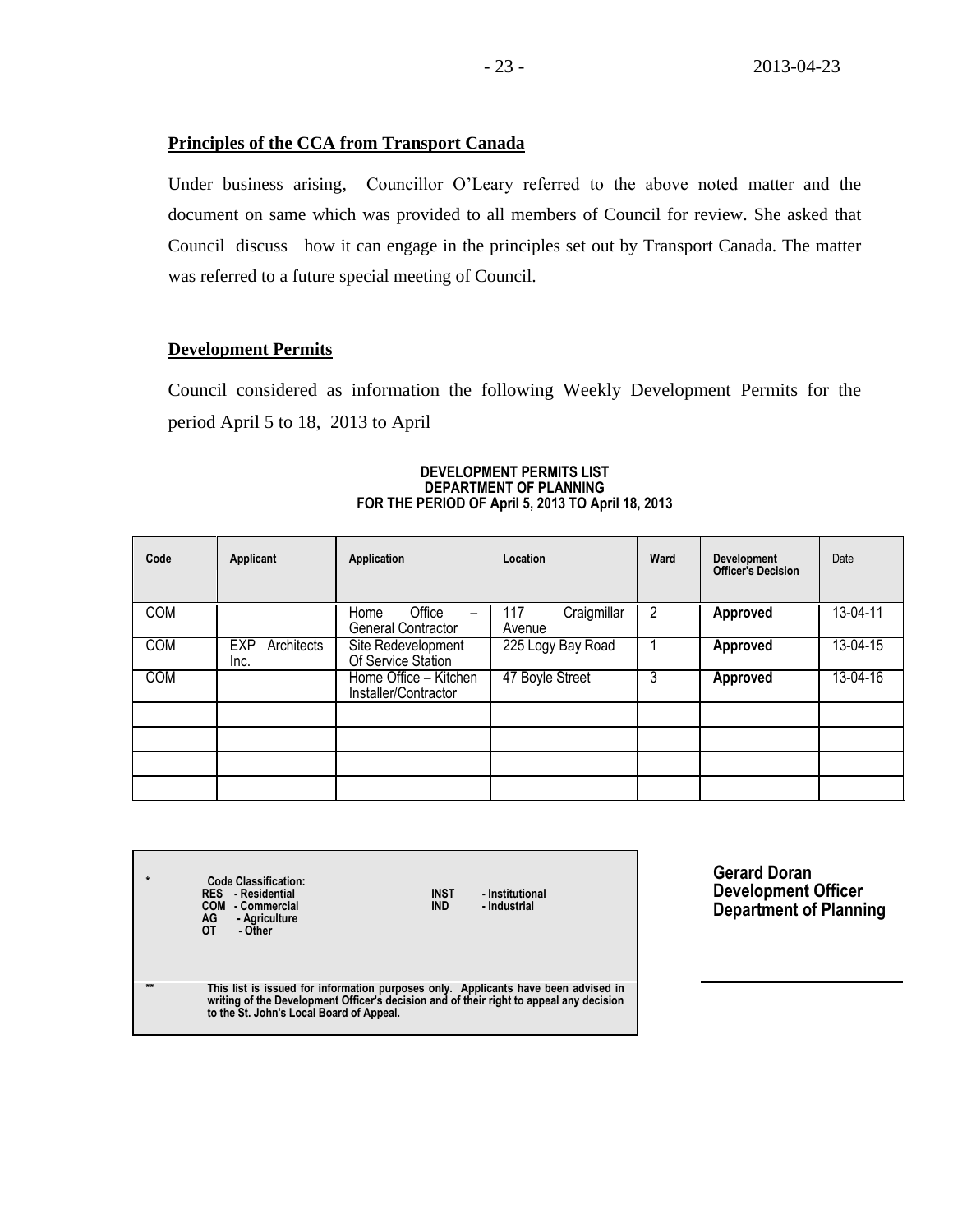#### **Building Permits List**

#### **SJMC2013-04-23/180R**

**It was moved by Councillor Collins; seconded by Councillor Tilley: That the recommendation of the Director of Building and Property Management with respect to the following Building Permits List be approved:** 

# **Building Permits List Council's April 23, 2013 Regular Meeting**

Permits Issued: 2013/04/11 To 2013/04/17

#### **Class: Commercial**

| Convenience Store<br>330 Lemarchant Rd<br>Ms<br>430-432 Main Rd<br>Convenience Store<br>Ms<br>449 Newfoundland Dr<br>Convenience Store<br>Ms<br>Convenience Store<br>260 Portugal Cove Rd<br>Ms<br>260 Portugal Cove Rd<br>Retail Store<br>Ms<br>50 White Rose Dr -Golftown<br>Retail Store<br>Sn<br>295-301 Water St<br>Service Shop<br>Rn<br>288 Duckworth St<br>Restaurant<br>Sw<br>131 Lemarchant Rd<br>Patio Deck<br>Rn<br>288 Duckworth St<br>Rn<br>Restaurant<br>187 Water St<br>Restaurant<br>Rn<br>302 Lemarchant Rd<br>Office<br>Rn<br>Retail Store<br>50 White Rose Dr, Unit B<br>Rn<br>Retail Store<br>48 Kenmount Rd - Intersport<br>Cr<br>125 Harbour Dr<br>Nc<br>Restaurant | 390 Duckworth St | Rn | Eating Establishment |
|--------------------------------------------------------------------------------------------------------------------------------------------------------------------------------------------------------------------------------------------------------------------------------------------------------------------------------------------------------------------------------------------------------------------------------------------------------------------------------------------------------------------------------------------------------------------------------------------------------------------------------------------------------------------------------------------|------------------|----|----------------------|
|                                                                                                                                                                                                                                                                                                                                                                                                                                                                                                                                                                                                                                                                                            |                  |    |                      |
|                                                                                                                                                                                                                                                                                                                                                                                                                                                                                                                                                                                                                                                                                            |                  |    |                      |
|                                                                                                                                                                                                                                                                                                                                                                                                                                                                                                                                                                                                                                                                                            |                  |    |                      |
|                                                                                                                                                                                                                                                                                                                                                                                                                                                                                                                                                                                                                                                                                            |                  |    |                      |
|                                                                                                                                                                                                                                                                                                                                                                                                                                                                                                                                                                                                                                                                                            |                  |    |                      |
|                                                                                                                                                                                                                                                                                                                                                                                                                                                                                                                                                                                                                                                                                            |                  |    |                      |
|                                                                                                                                                                                                                                                                                                                                                                                                                                                                                                                                                                                                                                                                                            |                  |    |                      |
|                                                                                                                                                                                                                                                                                                                                                                                                                                                                                                                                                                                                                                                                                            |                  |    |                      |
|                                                                                                                                                                                                                                                                                                                                                                                                                                                                                                                                                                                                                                                                                            |                  |    |                      |
|                                                                                                                                                                                                                                                                                                                                                                                                                                                                                                                                                                                                                                                                                            |                  |    |                      |
|                                                                                                                                                                                                                                                                                                                                                                                                                                                                                                                                                                                                                                                                                            |                  |    |                      |
|                                                                                                                                                                                                                                                                                                                                                                                                                                                                                                                                                                                                                                                                                            |                  |    |                      |
|                                                                                                                                                                                                                                                                                                                                                                                                                                                                                                                                                                                                                                                                                            |                  |    |                      |
|                                                                                                                                                                                                                                                                                                                                                                                                                                                                                                                                                                                                                                                                                            |                  |    |                      |
|                                                                                                                                                                                                                                                                                                                                                                                                                                                                                                                                                                                                                                                                                            |                  |    |                      |

This Week \$ 3,240,796.00

#### **Class: Industrial**

This Week \$ .00

#### **Class: Government/Institutional**

340 East White Hills Rd Sw Admin Bldg/Gov/Non-Profit

This Week \$ 300,000.00

#### **Class: Residential**

| 4 Aldergrove Pl, Lot 253 | Nc  | Single Detached Dwelling  |
|--------------------------|-----|---------------------------|
| Blackmarsh Rd, Lot 28    | Nc  | Accessory Building        |
| 34 Bristol St            | Nc  | Accessory Building        |
| 51 Calver Ave            | Nc. | Fence                     |
| 19 Cypress St            | Nc  | Accessory Building        |
| 40 Edison Pl             | Nc  | Accessory Building        |
| 8 Gibbons Pl, Lot 19     | Nс  | Single Detached & Sub.Apt |
| 10 Gibbons Pl, Lot 18    | Nc  | Single Detached & Sub.Apt |
| 10 Glenview Terr         | Nc. | Fence                     |
|                          |     |                           |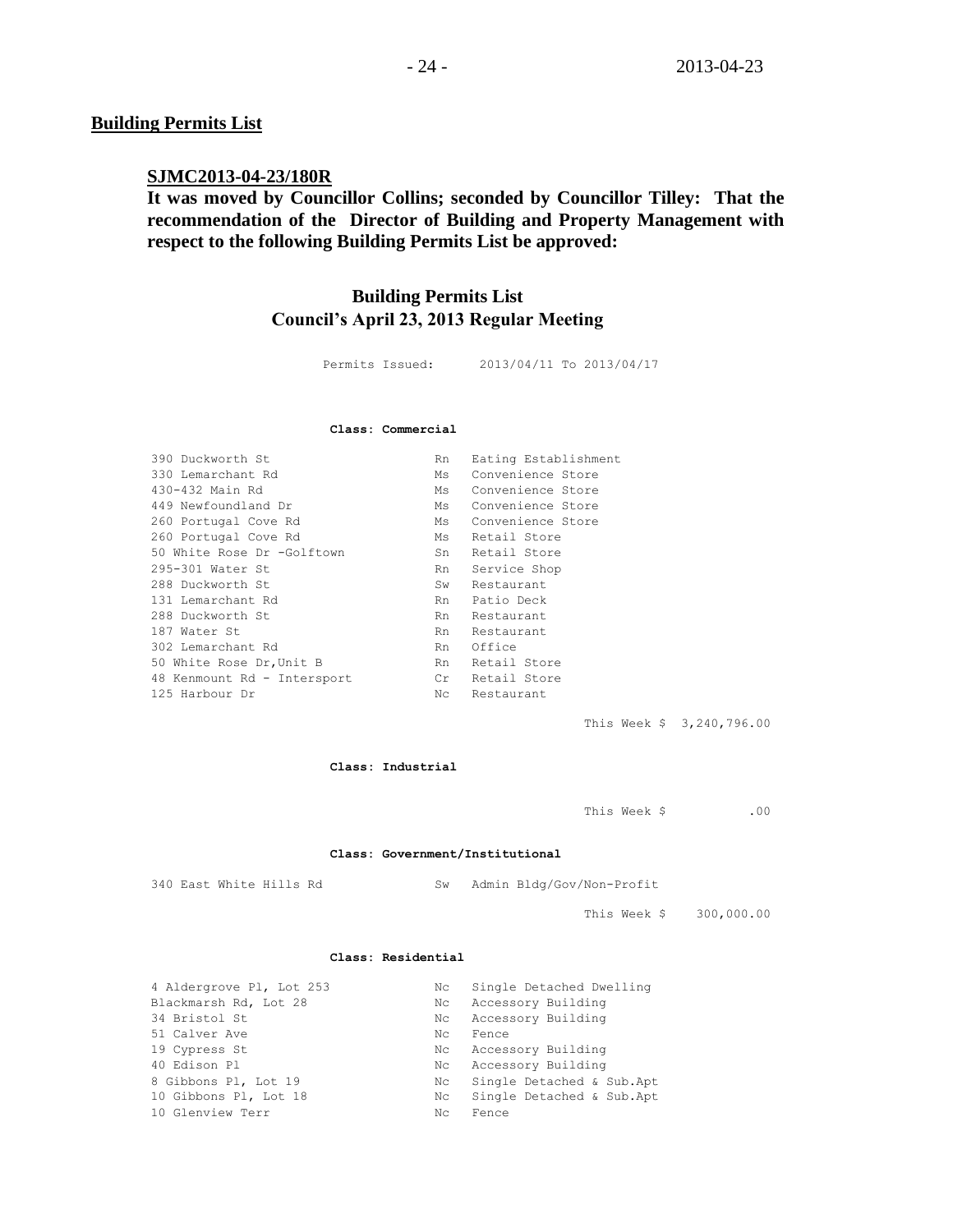63 Ladysmith Dr Nc Fence 12 Pitcher's Path Nc Fence 6 Rawlins Pl **No. 1988** Nc Accessory Building 20 Royal Oak Dr Nc Accessory Building 20 Sgt. Craig Gillam Ave No Nc Fence 37 Sgt. Craig Gillam Ave Nc Patio Deck 636 Southside Rd No. 2006 No. 2010 No. 2010 No. 2010 No. 2010 No. 2010 No. 2010 No. 2010 No. 2010 No 29a Point Leamington St Co Home Office 21 Glasgow Pl<br>
80 Hamilton Ave Cr Subsidiary Apartment<br>
8 Empire Ave Cr Subsidiary Apartment<br>
8 Empire Ave Cr Single Detached Dwel 16 Bannerman St<br>
Rn Townhousing<br>
Rn Cityle Ratio 30 Meadowbrook Park Rd Rn Rn Mobile Home

10 Halliday Pl, Lot 5 Nc Single Detached Dwelling 41 Kenai Cres, Lot 231 Nc Single Detached Dwelling 53 Kenai Cres, Lot 225 Nc Single Detached Dwelling 28 Rose Abbey St Lot 163 Nc Single Detached Dwelling 21 Glasgow Pl Cr Subsidiary Apartment 8 Empire Ave Ex Single Detached Dwelling 13 Glenridge Cres Ex Single Detached Dwelling 34 London Rd Ex Subsidiary Apartment 12 Meadowbrook Park Rd Ex Single Detached Dwelling 34 Meadowbrook Park Rd Ex Single Detached Dwelling 19 Roche St Ex Single Detached Dwelling 2 Abraham St Rn Single Detached Dwelling 5 Belfast St Rn Single Detached Dwelling Rn Subsidiary Apartment Rn Single Detached Dwelling 36 Gear St Rn Semi-Detached Dwelling 291 Ramilton Single Detached Dwelling<br>291 Single Detached Dwelling 5 Ironwood Pl **Rn** Single Detached Dwelling 34 Meadowbrook Park Rd Rn Single Detached Dwelling 22 Morris Ave **Rn** Single Detached Dwelling 94 Prowse Ave **Rn** Single Detached Dwelling 82 Viking Rd **Rn** Single Detached & Sub.Apt

This Week \$ 2,462,565.00

#### **Class: Demolition**

|   | 37 Bannerman St<br>26 Rostellan Pl | Dm<br>Dm | Single Detached Dwelling<br>Single Detached Dwelling |      |                       |  |
|---|------------------------------------|----------|------------------------------------------------------|------|-----------------------|--|
|   |                                    |          |                                                      |      | This Week \$20,000.00 |  |
| . |                                    |          |                                                      | This | Week's Total: \$      |  |

6,023,361.00

Repair Permits Issued: 2013/04/11 To 2013/04/17 \$ 37,300.00

#### Legend

- Co Change Of Occupancy Sn Sign
- Cr Chng Of Occ/Renovtns Ms Mobile Sign
- 
- 
- Oc Occupant Change The Dv Development File
- Rn Renovations **William Warehouse** Wis Woodstove
- Sw Site Work **Demolition**
- Ti Tenant Improvements
- 
- 
- Ex Extension Cc Chimney Construction
- Nc New Construction Cd Chimney Demolition
	-
	-
	-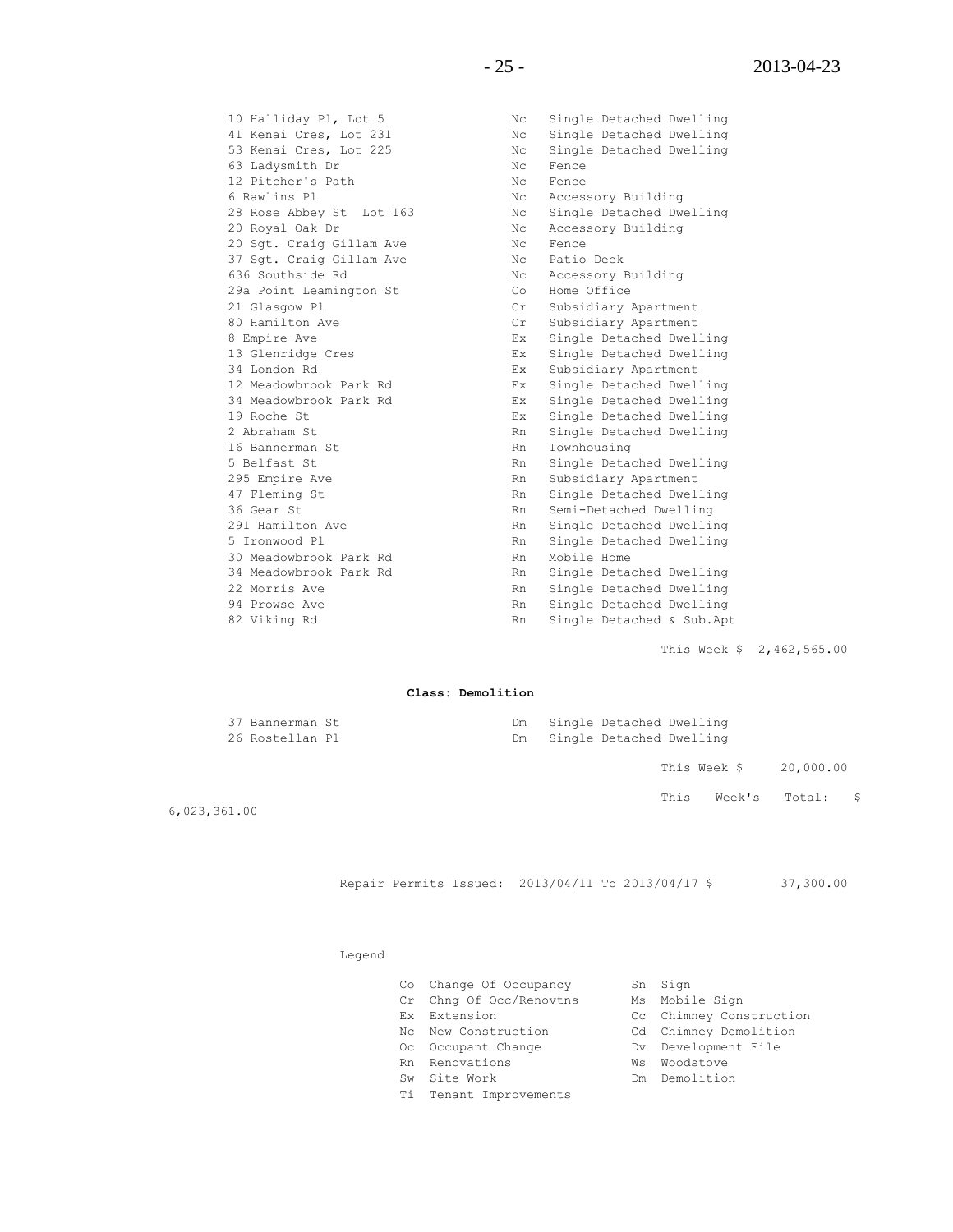| Year To Date Comparisons                                           |                  |                 |       |  |  |  |  |
|--------------------------------------------------------------------|------------------|-----------------|-------|--|--|--|--|
| April 23, 2013                                                     |                  |                 |       |  |  |  |  |
|                                                                    |                  |                 |       |  |  |  |  |
| Commercial                                                         | \$105,000,900.00 | \$37,800,700.00 | $-64$ |  |  |  |  |
| Industrial                                                         | \$1,300,100.00   | \$28,000.00     | $-98$ |  |  |  |  |
| Government/Institutional                                           | \$11,100,200.00  | \$7,100,100.00  | $-36$ |  |  |  |  |
| Residential                                                        | \$39,500,900.00  | \$29,000,000.00 | $-27$ |  |  |  |  |
| Repairs                                                            | \$900,600.00     | \$700,600.00    | $-22$ |  |  |  |  |
| $(1 \quad \& \quad 2)$<br>Units<br>Family<br>Housing<br>Dwellings) | 126              | 86              |       |  |  |  |  |
| Total                                                              | \$157,802,700.00 | \$74,629,400.00 | $-53$ |  |  |  |  |

Respectfully Submitted,

David Blackmore, R.P.A. Deputy City Manager – Planning, Development & Engineering

### **Payrolls and Accounts**

#### **SJMC2013-04-23/181R**

**It was moved by Councillor Collins; seconded by Councillor Tilley: That the**  following Payrolls and Accounts for the week ending April  $19<sup>th</sup>$ **, 2013 be approved:** 

> **Weekly Payment Vouchers For The Week Ending April 18, 2013**

#### **Payroll**

| <b>Total:</b>           | \$2,369,057.45  |
|-------------------------|-----------------|
| <b>Accounts Payable</b> | \$2,004,660.40  |
| <b>Bi-Weekly Casual</b> | 19,838.22<br>-S |
| <b>Public Works</b>     | \$344,558.83    |

**The motion being put was unanimously carried.**